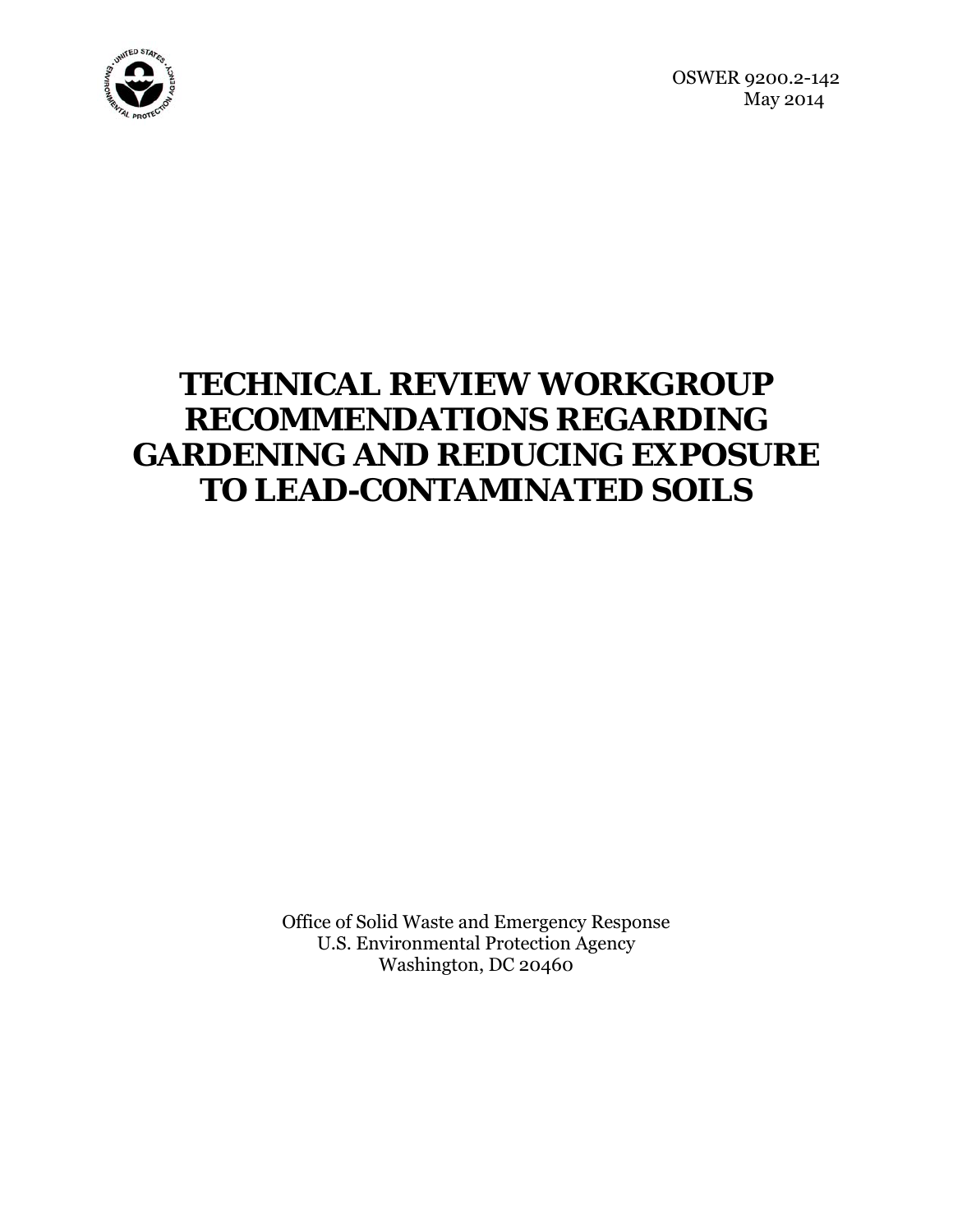## **NOTICE**

This document provides technical and policy guidance to the U.S. Environmental Protection Agency (EPA) staff on making risk management decisions for contaminated sites. It also provides information to the public and to the regulated community on how EPA intends to exercise its discretion in implementing its regulations at contaminated sites. It is important to understand, however, that this document does not substitute for statues those EPA administrators or their implementing regulations, nor is it a regulation itself. Thus, this document does not impose legally – binding requirements on EPA, states, or the regulated community, and may not apply to a particular situation based upon the specific circumstances. Rather, the document suggests approaches that may be used at particular sites, as appropriate, given site-specific circumstances.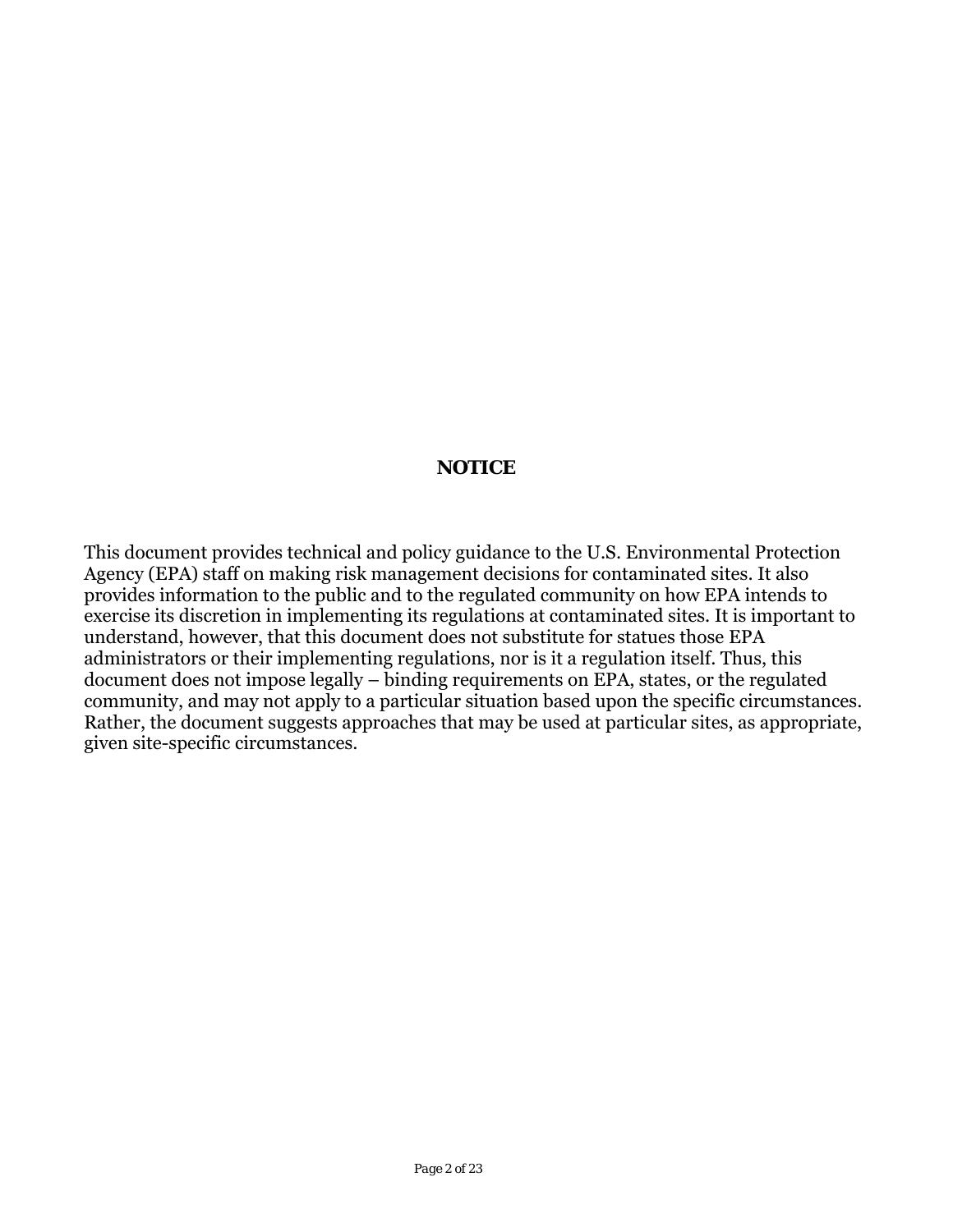# **TECHNICAL REVIEW WORKGROUP FOR LEAD U.S. ENVIRONMENTAL PROTECTION AGENCY**

The Technical Review Workgroup for Lead (TRW) is an interoffice workgroup convened by the U.S. EPA Office of Solid Waste and Emergency Response/Office of Superfund Remediation and Technology Innovation (OSWER/OSRTI).

# **MEMBERS**

**Region 1**<br>Mary Ballew **Region 9**<br>Sophia Ser Claire Willscher

**Region 2** Marc Stifelman Julie McPherson

Linda Watson

Kevin Koporec Kirk Scheckel

Andrew Podowski Jim Brown

**Region 7**<br>
Mike Beringer (advisor) **Advisors**<br>
Karen Hog

**Region 8** Michele Mahoney (OSRTI) Charles Partridge (co-chair) Jim Luey

Sophia Serda

**Region 10** Craig Cameron

**OSRTI Region 3**<br>Dawn Ioven **1988 Michele Burgess (co-chair)**<br>Steve Jones (ATSDR Liaiso Steve Jones (ATSDR Liaison)

**ORD NRMRL – Cincinnati Region 4 Harlal Choudhury** 

**Region 5 ORD NCEA – RTP** 

**Region 6 State of Utah DEQ** Ghassan Khoury Scott Everett (co-chair)

Karen Hogan (ORD NCEA) Todd Phillips Paul White (ORD NCEA) Larry Zaragoza (OSRTI)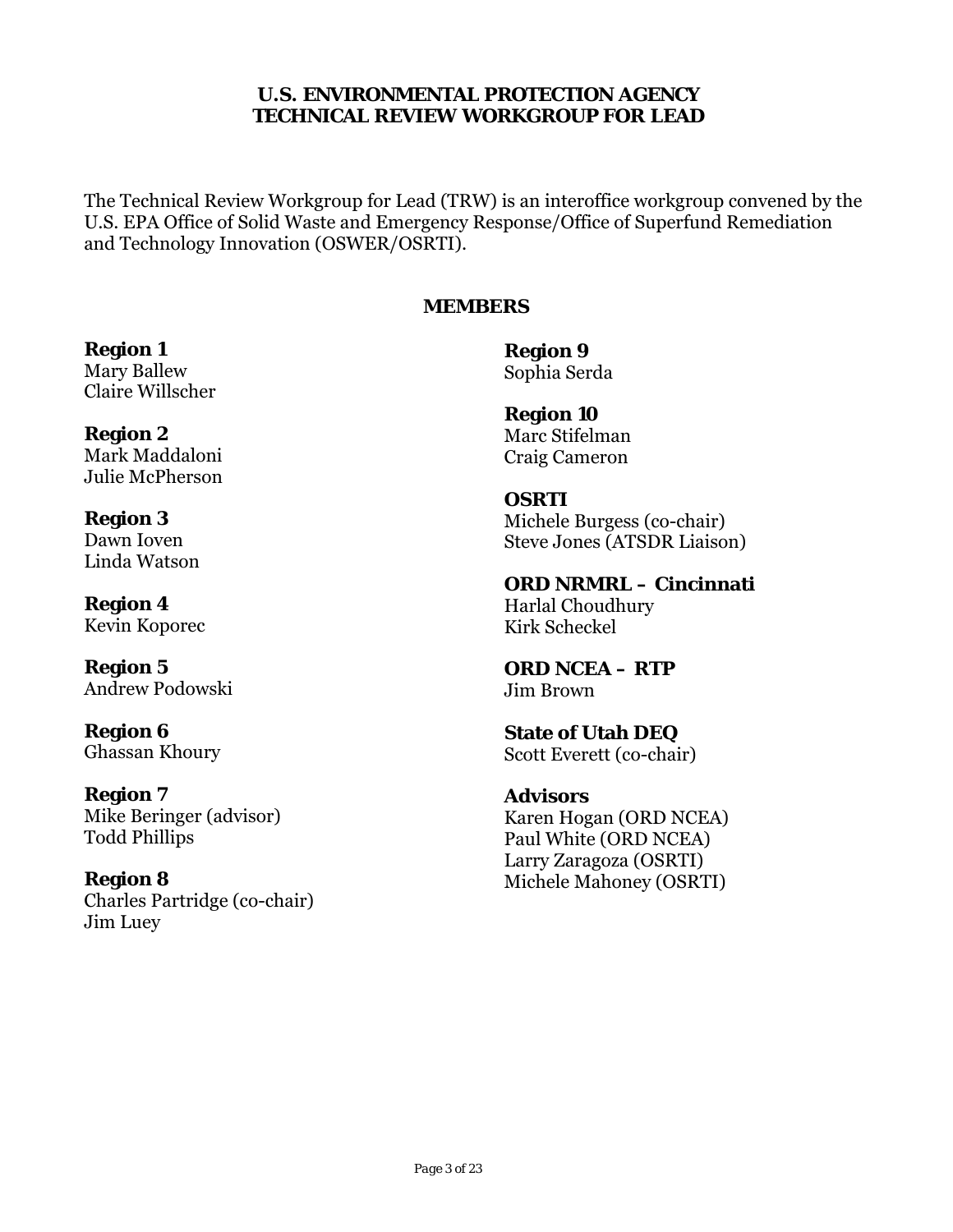# **OVERVIEW**

This document provides an overview of exposure to lead while gardening and consuming home-grown produce, and, based on currently available information, to provide Best Management Practices for Gardening in Lead Contaminated Areas to reduce lead exposure in contaminated soil (see Table 1). This document also seeks to identify key data gaps and uncertainties. These Best Management Practices are based on a review of the literature and best professional judgment to identify appropriate risk mitigating actions associated with the varying ranges of soil lead concentrations<sup>1</sup> in produce gardens. For further background information on lead risk assessment, refer to U.S. EPA Technical Review Workgroup for Lead (TRW) website (http://epa.gov/superfund/lead/trw.htm).

The Office of Solid Waste and Emergency Response (OSWER) recommends using the Integrated Exposure Uptake Biokinetic Model (IEUBK model) as a risk assessment tool to support environmental cleanup decisions for residential scenarios at Comprehensive Environmental Response, Compensation and Liability Act (CERCLA) sites and at Resource Conservation and Recovery Act (RCRA) Corrective Action sites (U.S. EPA, 1994a, b). It is also useful to support environmental cleanup decisions for other types of sites too. For residential scenarios, OSWER has established 400 ppm as the screening level for lead in soil (U.S. EPA 1994c). Soil Screening Levels (SSLs) are not cleanup goals. SSLs are guidelines to determine which sites or portions of sites require further study. While residential areas with soil lead concentrations below 400 ppm generally require no further action, some actions may be appropriate in edible gardens at soil lead concentrations below 400 ppm to reduce the potential for increased lead exposure. The basis for the 400 ppm SSL is children playing in lead contaminated soil and some other exposures, with the predominant source of exposure from direct soil ingestion or ingestion of soil manifested as house dust. Scientific limitations when the SSL for lead was developed did not allow adequate accounting for consumption of homegrown produce. In some instances, States or tribal cleanup programs or local governments may established more stringent standards that require further action at soil lead concentrations below 400 ppm for cleanup activities they govern, fund, or oversee.

To address public health concerns of potential exposure to lead while gardening, the TRW extensively reviewed the literature and conducted a feasibility study (*i.e.*, the Spreadsheet Model, see Appendix A) to develop quantitative, risk-based recommendations for lead concentrations in garden soil for specific garden-related exposure pathways. The TRW identified the following four pathways of lead exposure that may be associated with gardening in contaminated soil and consuming produce as well as additional exposure risks from contaminated soil tracked into dwellings for inclusion in the model2:

- Direct ingestion of lead in the matrix of produce;
- Ingestion of lead in soil adhered to produce surfaces;
- Incidental ingestion of soil while gardening; and
- Incidental ingestion of soil tracked into residence.

 $\overline{a}$ <sup>1"</sup>Best professional judgment" reflects the collaborative technical expertise of the TRW, as well as other participating Federal and State Agencies.

<sup>2</sup>Inhalation and dermal absorption of lead from gardening are believed to be minor routes of exposure, and, consequently, not discussed in this document.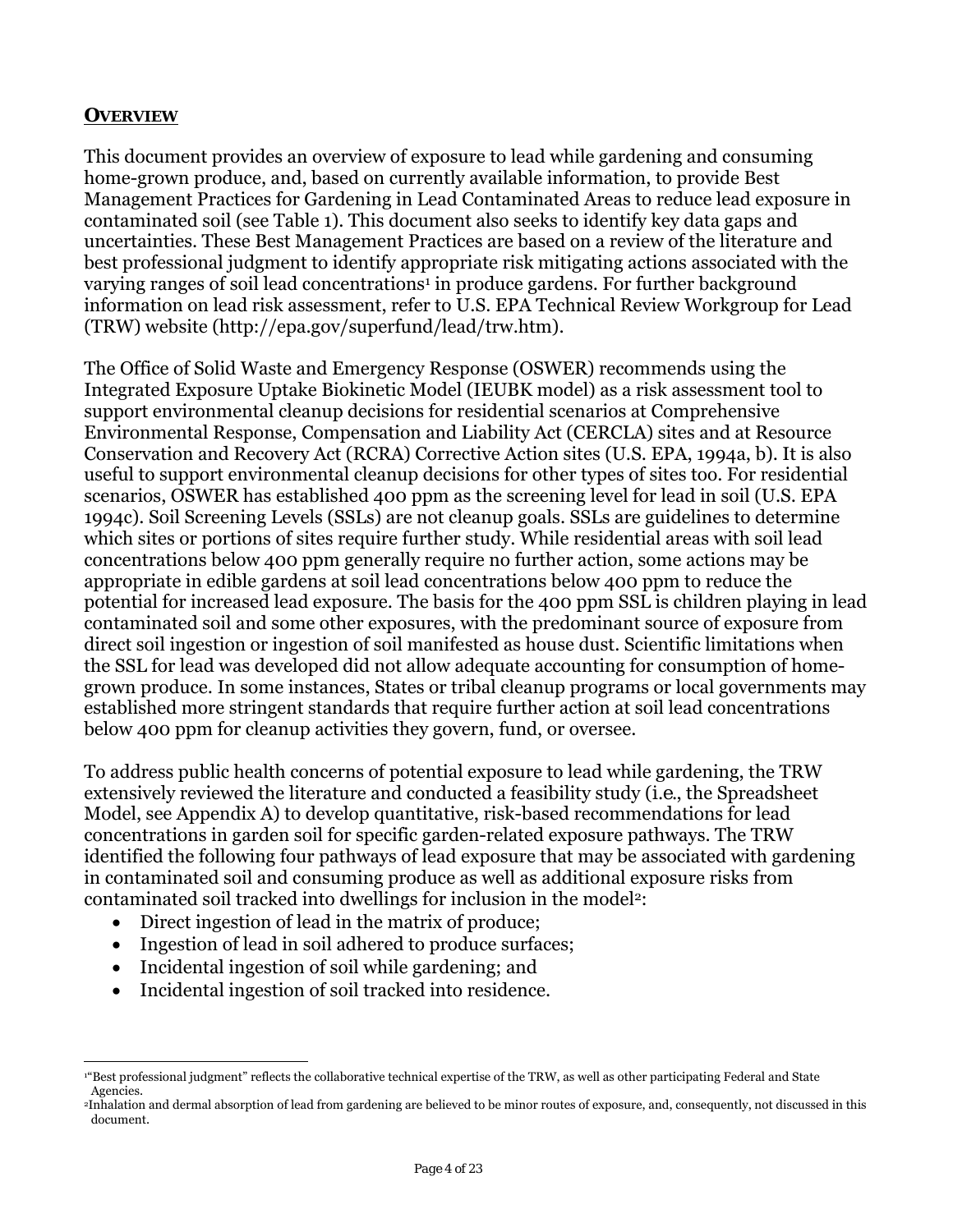Data were not sufficient to derive quantitative, risk-based recommendations for lead concentrations in garden soil for specific garden-related exposure pathways (see Appendix A). Nonetheless, the TRW identified that the exposures associated with gardening (both as an activity and through the consumption of home grown produce) could result in greater exposure than typically considered as part of the traditional residential exposure pathway. Because of insufficient data limitations, the TRW recommends that that soil lead concentrations in Table 1 be used as guidelines to consider the associated Best Management Practices for Gardening in Lead Contaminated Areas to reduce lead exposure in contaminated soil.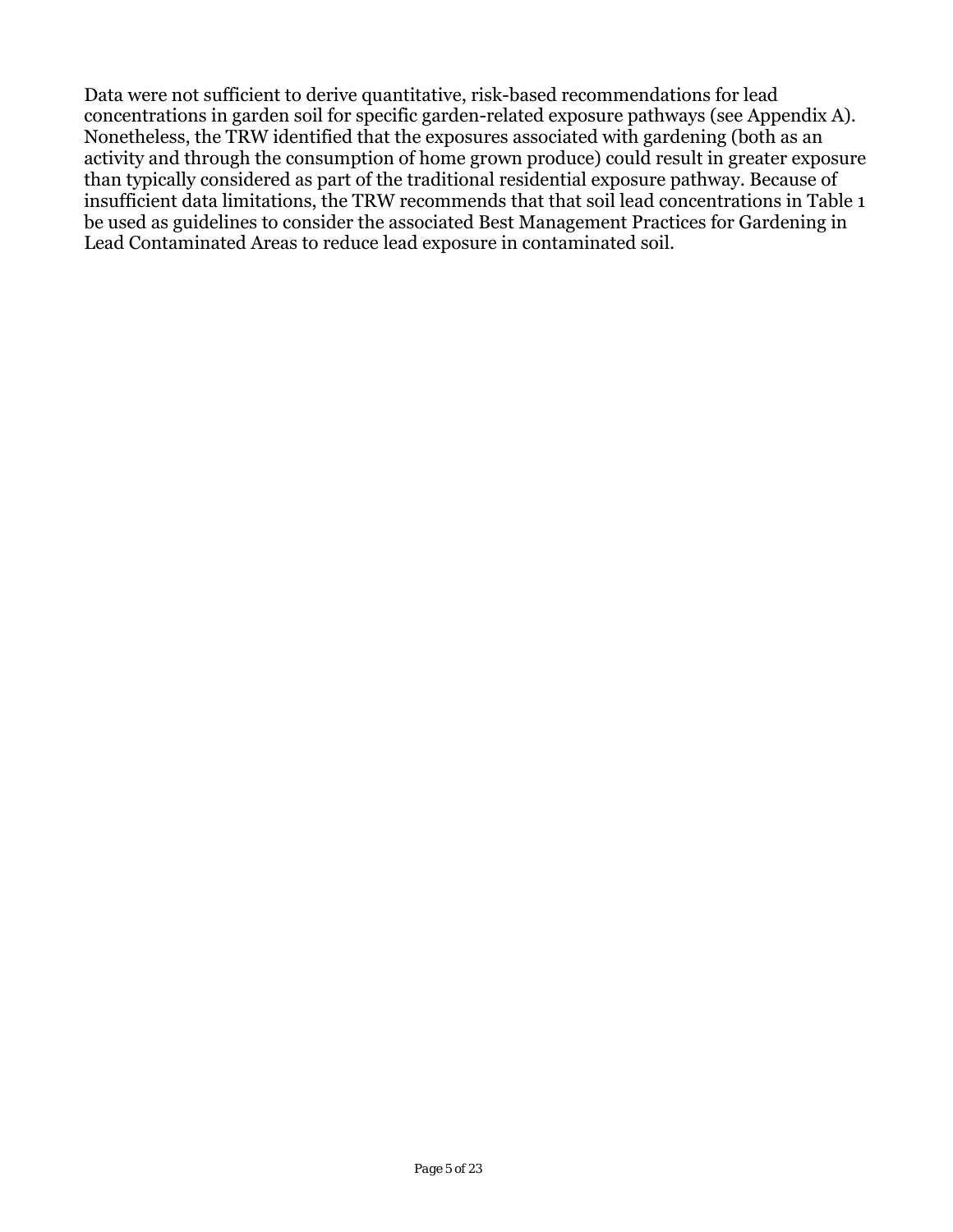| <b>Soil-Lead</b><br><b>Concentration</b><br>(ppm)                  | Category          | <b>Recommendation:</b><br><b>Gardening Practices</b>                                                                                                                                                                                                                                                                                                                                                                                                       | <b>Recommendation:</b><br><b>Choosing Plantsa</b>                                                                                                                                                                                                                             |
|--------------------------------------------------------------------|-------------------|------------------------------------------------------------------------------------------------------------------------------------------------------------------------------------------------------------------------------------------------------------------------------------------------------------------------------------------------------------------------------------------------------------------------------------------------------------|-------------------------------------------------------------------------------------------------------------------------------------------------------------------------------------------------------------------------------------------------------------------------------|
| $100$                                                              | Low risk          | • No specific remedial action needed.<br>• Wash hands, produce, clothes (good<br>gardening and housekeeping practices).                                                                                                                                                                                                                                                                                                                                    | • No restrictions of crop types.                                                                                                                                                                                                                                              |
| $>100-400^{\circ}$<br>- . - . - . - . - . - <b>- .</b><br>400-1200 | Potential<br>risk | Increasing use of good gardening and<br>house keeping practices as described in<br>Table 3.<br>• Relocate garden to lower risk garden<br>areas.<br>Increasing use of soil amendments (e.g.,<br>compost, clean fill), barriers (e.g., mulch),<br>and other remedial measures (see Table<br>3) up to and including raised beds and                                                                                                                           | Decrease planting of root<br>vegetables or relocate root crop<br>planting to lower risk areas.<br>Increase use of soil<br>amendments and barriers to<br>reduce soil deposition onto<br>leafy vegetables.<br>Increase planting of fruiting<br>vegetables, vegetables that grow |
|                                                                    |                   | containers.<br>• Ensure gardeners wear gloves and use<br>tools to reduce soil contact and ingestion.                                                                                                                                                                                                                                                                                                                                                       | on vines, and fruit trees.                                                                                                                                                                                                                                                    |
| >1200                                                              | High risk         | • All of the above good gardening and<br>housekeeping practices.<br>• Raised beds, soil containers, soil<br>replacement (i.e., excavate contaminated<br>soil and replace with soil containing low<br>lead concentrations) are strongly<br>recommended. <sup>c</sup><br>• Consider finding other locations for<br>garden.<br>Restrict child access to only established<br>safe areas.<br>Restrict all gardening by or for children in<br>contaminatod soils | • Select plants with shallow roots<br>for raised beds or areas with<br>replacement soil to ensure that<br>roots do not reach<br>contaminated soil that is left in<br>place, if any, otherwise, no<br>restrictions.                                                            |

#### **Table 1. TRW Lead Committee Recommended Best Management Practices for Gardening in Lead Contaminated Areas**

contaminated soils.<br>«Source: Hemphill et al., 1973; Moir and Thornton, 1989; U.S. EPA, 1995; U.S. DOE, 1998; Jorhem et al., 2000; Heinegg et al., 2000; Finster et al., 2003; Pichtel and Bradway, 2008; Shayler et al., 2009; Leake et al., 2009; Chaney et al., 2010; Nabulo et al., 2010; U.S. EPA, 2011a;

 clean soil that is mixed via deep rototilling. Raised garden beds could cost effectively add 24 inches of clean soil (U.S. EPA, 2003). Twenty-four (24) inches of clean soil cover is generally considered adequate for gardening; however, site specific conditions should also be considered. A 24-inch barrier normally is necessary to prevent contact of contaminated soil at depth with plant roots, root vegetables, and

U.S. EPA, 2011b; Säumel et al., 2012<br><sup>b</sup> While 400 ppm lead in soil is considered an appropriate screening level for residential soil-lead, the TRW recommends that 100 ppm be used sufficiently accounted for in the soil screening level. The basis for the Soil Screening Level (SSL) is children playing in lead contaminated soil as the low end of the range of soil lead concentrations to mitigate exposure to lead in soil when gardening is an important exposure pathway. Lacking the information to support a quantitative approach for estimating risk for gardening scenario to support establishing acceptable concentration of lead in garden areas, best professional judgment was used to establish the low end of the range. This soil concentration is below the 400 ppm soil screening level for lead because the gardening exposure pathway includes other sources of lead exposure not and some other exposures, with the predominant source of exposure from direct soil ingestion or ingestion of soil manifested as house dust. Scientific limitations when it was developed did not allow the SSL for lead to adequately account for consuming home-grown produce. In developing an acceptable concentration of lead in soil for home garden exposures, the same child receptor would be exposed if accompanying the adult in the garden and also exposed through consumption of lead in and on the produce grown in the soil. Hence, the garden-based level is lower than the SSL and reasonable steps to mitigate exposure to lead while gardening in soil lead concentrations between 100–400 ppm would be appropriate. The TRW acknowledges that background soil lead concentrations in some communities may exceed the guidance values recommended for garden areas. Mitigation may be necessary for those communities.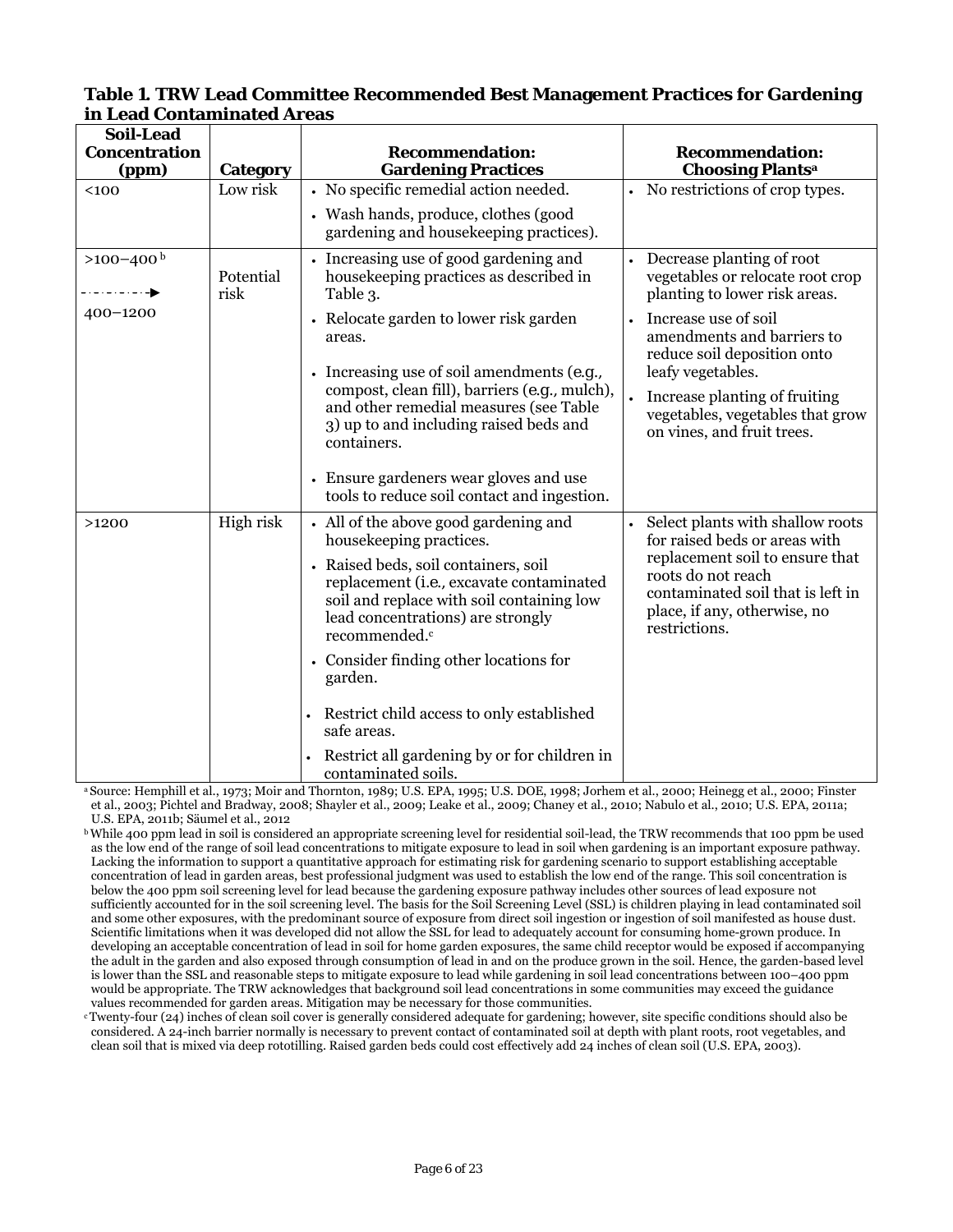# **INTRODUCTION**

The benefits of home- and community-based gardening are widely documented (Green Institute, 2006; Walsh et al., 2001; van den Berg et al., 2010; Leake et al., 2011; Alaimo et al., 2008; Burton et al., 1999), yet consuming home-grown produce creates a potential route of exposure to contaminants in soil (Nolan et al., 2012; U.S. EPA, 2011c; Roussel et al., 2010; Lima et al., 2009; Scheckel et al., 2009; Chaney et al., 2008; Douay et al., 2008; Alloway, 2004; Samsøe-Petersen et al., 2002; Heinegg et al., 2000).

Screening levels are defined as a level of contamination above which there may be enough concern to warrant site-specific study of risks. Screening levels provide health protection without knowledge of the specific exposure conditions at a site (U.S. EPA, 1994c). The Soil Screening Level (SSL) for lead is intended to represent children playing in lead contaminated soil; the predominant source of lead exposure coming from incidental soil ingestion. The current OSWER residential SSL for lead (400 ppm) was selected as a reasonable value in the range of candidate preliminary remediation goals (PRG) values and selected as a policy decision to give a round number for ease of calculations. This value, however, does not account for consuming garden produce. Thus, the SSL for lead may underestimate the risk of exposure to lead for garden-related activities and consumption of produce grown in contaminated soil. The 1994 OSWER Directive states (in the section entitled Derivation of Lead Screening Levels):

*"For the purpose of deriving a residential screening level, the background lead exposure inputs to the IEUBK model were determined using national averages, where suitable, or typical values. Thus, the estimated screening level of 400 ppm is associated with an expected "typical" response to these exposures, and should not be taken to indicate that a certain level of risk (e.g., exactly 5% of children exceeding 10 µg/dL blood) will be observed in specific community (e.g., in a blood lead survey)."* 

Historically, the TRW has cautioned against gardening in areas or consuming produce grown in areas of known soil contamination, but the TRW was unable to recommend specific soil lead concentrations to be avoided for garden areas due to a wide range of recommendations (see Appendix B). The TRW identified garden-specific exposure parameters that need to be considered when characterizing risk associated with exposure to lead contaminated soils and dusts3 from the following exposure pathways:

- Direct ingestion of lead in the matrix of produce;
- Ingestion of lead in soil adhered to produce surfaces;
- Incidental ingestion of soil while gardening; and
- Incidental ingestion of soil tracked into residence.

The objective of this analysis is threefold: 1) review the available literature and determine the state of the science (*i.e.*, identify data gaps), 2) conduct a feasibility study to develop quantitative approach for estimating risk associated with and acceptable soil lead concentrations for gardening (*i.e.*, Spreadsheet Model, see Appendix A), and 3) provide evidence-based Best Management Practices for limiting potential exposure to lead while gardening.

 $\overline{a}$  document nor included in the analysis. 3 Inhalation and dermal absorption of lead from gardening are believed to be minor routes of exposure, and was neither discussed in this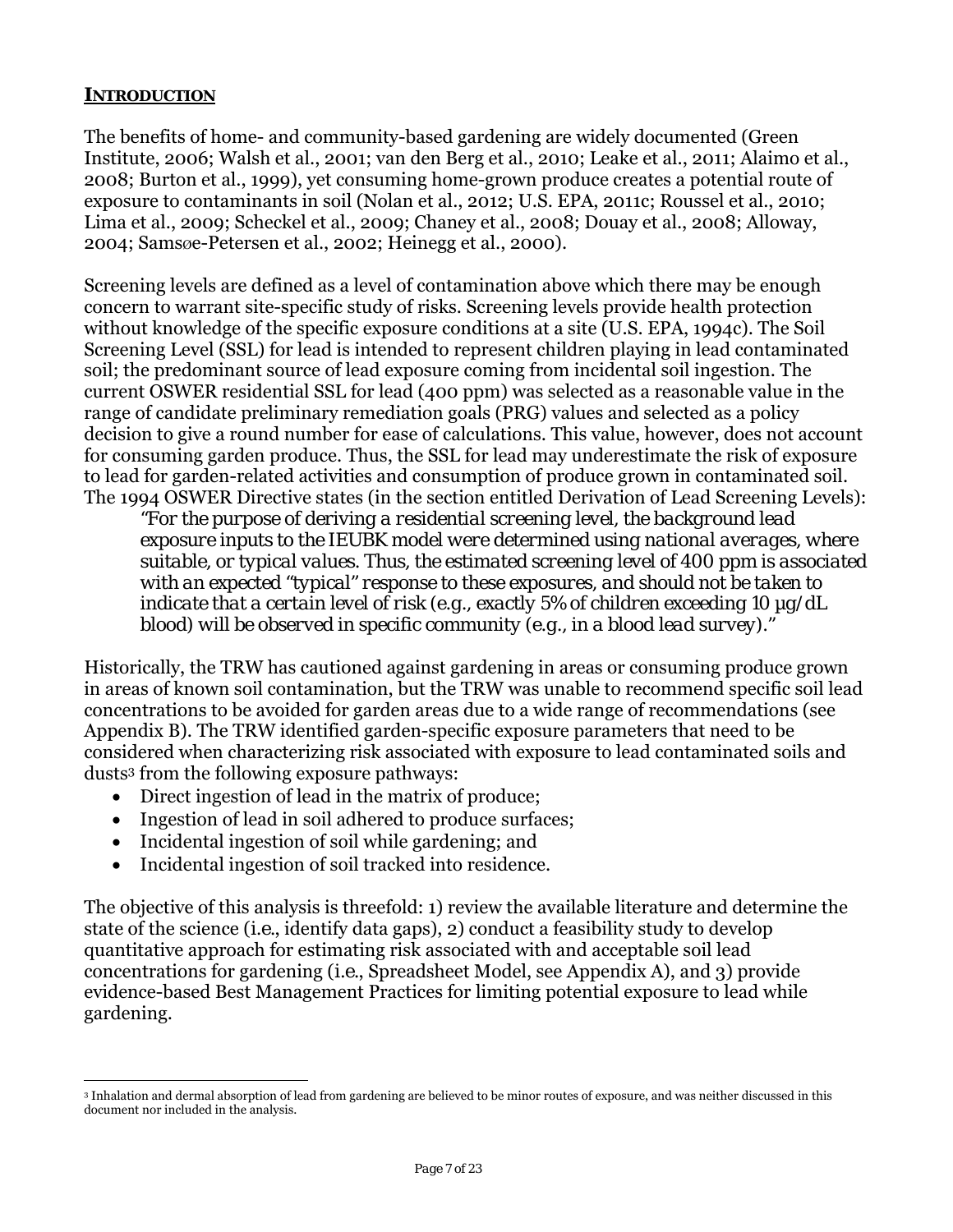# **TECHNICAL ANALYSIS**

A literature search was conducted to identify data for estimating the garden-specific exposure parameters. PubMed, TOXLINE, and Agricola were searched using various strategies that incorporated the search terms: *lead, uptake, bioaccessible, garden, crops*, and *plants*. The literature search identified limited quantitative data for the four garden-specific exposure parameters.

The Spreadsheet Model (see Appendix A) was developed to explore the feasibility of developing a quantitative risk model given the information available at this time. To simplify the calculations, daily lead intake rates were calculated for the following types/categories of produce: dark green leafy, lettuce, tomatoes, root vegetables, and other vegetables. Data sources, methods, and uncertainty for parameters that were estimated in the quantitative analysis of the four exposure pathways are provided in Appendix A.

# **RESULTS**

In response to uncertainty and limitations of the available data, the TRW recommended as Best Management Practices for Gardening to reduce lead exposure in contaminated soil (see Table 1). The results from the feasibility study (*i.e.*, Spreadsheet Model) are provided in Appendix A.

In addition, four documents were identified that describe Best Practices for limiting potential exposure to lead while gardening and provide guidance on interpreting soil sample test results (Table 2). Note: these four well written guidance documents do not constitute an exhaustive representation of the literature on this subject matter. See Table B-1 for a more extensive listing of guidance documents with accompanying interpretive soil lead values (which vary from document to document but, collectively, are generally concordant with the recommendations made in this report).

|                 | <b>Lead Concentration</b>   |                       |                                |
|-----------------|-----------------------------|-----------------------|--------------------------------|
| <b>Study</b>    | (mg/kg)                     | <b>Description</b>    | <b>Study Overview</b>          |
| U.S. EPA, 2011a | 400 mg/kg (residential)     | Soil Screening        | Provides best practices,       |
|                 | 1200 mg/kg (commercial)     | Level                 | bioavailability, and exposure  |
|                 |                             |                       | pathways                       |
| U.S. EPA, 2011b |                             |                       | Provides best practices,       |
|                 |                             |                       | interpreting soil sample       |
|                 |                             |                       | results, and current data      |
|                 |                             |                       | limitations                    |
| Heinegg et al., | 70 mg/kg (Canada)           | Agricultural          | Provides best practices,       |
| $2000*$         | 50 mg/kg (Quebec province)  | standards for Pb      | compares Canadian National     |
|                 |                             |                       | agricultural soil standards to |
|                 |                             |                       | provincial standards (Quebec)  |
| Shayler et al., | 63 mg/kg (unrestricted use) | <b>New York State</b> | <b>Discusses New York</b>      |
| $2009*$         | 400 mg/kg (residential,     | Soil Cleanup          | Department of Health and       |
|                 | restricted-residential use) | Objectives            | <b>EPA</b> standards           |

 **Potential Lead Risk Table 2. Summary of Selected Guidance Documents that Address Gardening and** 

\*While the TRW generally agrees with the best management practices in these documents, the TRW recommends different soil lead guideline values for garden areas and the recommendations may not be completely concordant.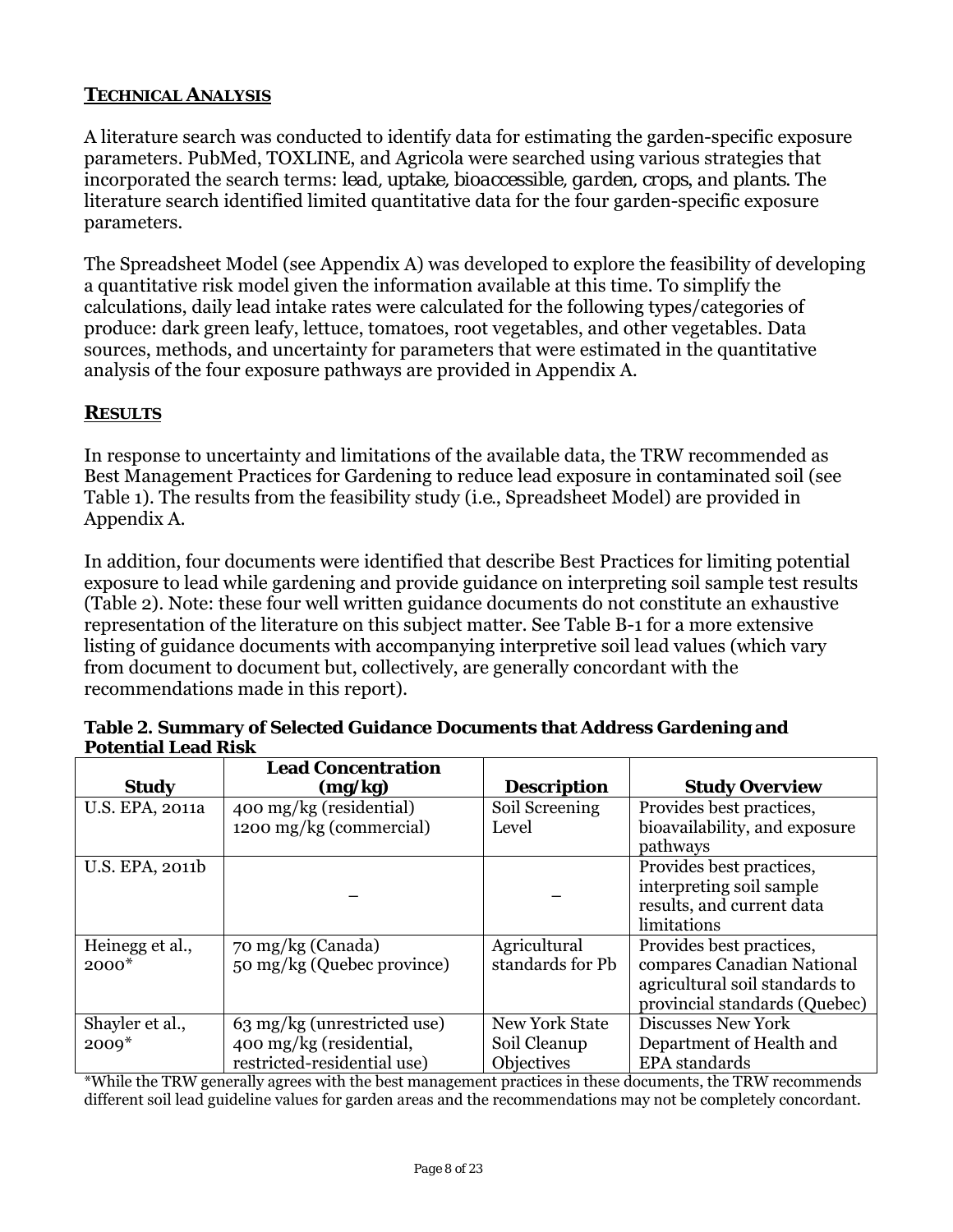#### **RECOMMENDATIONS**

While 400 ppm lead in soil is generally a protective screening level for residential soil-lead, it may not be adequate for intensive gardening activities and consumption of home grown produce. The TRW Lead Committee recommends that 100 ppm be used as the low end of the range of soil lead concentrations to initiate best management practices to mitigate exposure to lead in soil for gardening-related exposure pathways. Lacking sufficient data to support a quantitative approach for estimating risk for the gardening exposure pathways to support establishing acceptable concentration of lead in garden areas, a semi-quantitative weight-ofevidence and best professional judgment approach was used to establish the low end of the range. The recommended low-end soil lead concentration (100 ppm) is below the 400 ppm SSL for lead because the gardening exposure pathway includes other sources of exposure not sufficiently accounted for in the development of the SSL. The basis for the SSL is children playing in lead contaminated soil and other gardening exposures, with the predominant source of exposure from soil ingestion (though it includes contributions from other pathways such as tap water, air, and store-bought food). Thus, the existing SSL for lead does not explicitly account for exposure to lead from consuming home-grown produce or the potentially longer duration of soil contact and potential for ingestion of soil related to gardening activities. In developing an acceptable concentration of lead in soil for home garden exposures, the same child receptor would be exposed if accompanying the adult in the garden (and from secondary soil track-in) and also exposed through consumption of lead in and on the produce grown in the soil (which can be higher in lead content than store-bought food4). Hence, the gardenbased soil recommendation is appropriately lower than the SSL, and reasonable steps to mitigate exposure to lead while gardening in soil lead concentrations between 100–400 ppm would be appropriate. The TRW also acknowledges that background soil lead concentrations in some communities may exceed the guidance values recommended for garden areas. Risk management decisions may be necessary for those communities.

Based on the literature review performed for this analysis, as well as utilizing best professional judgment, the TRW recommends the Best Management Practices for limiting potential exposure to lead while gardening (Table 1). These recommendations may be revisited when additional data are available.

During the literature search, the TRW identified a variety of additional techniques that could be used to reduce exposure to lead from garden-related exposure pathways (Table 3).

 $\overline{a}$ 4 See http://www.epa.gov/superfund/lead for the TRW Lead Committee's current recommendations regarding dietary exposure from store-bought food.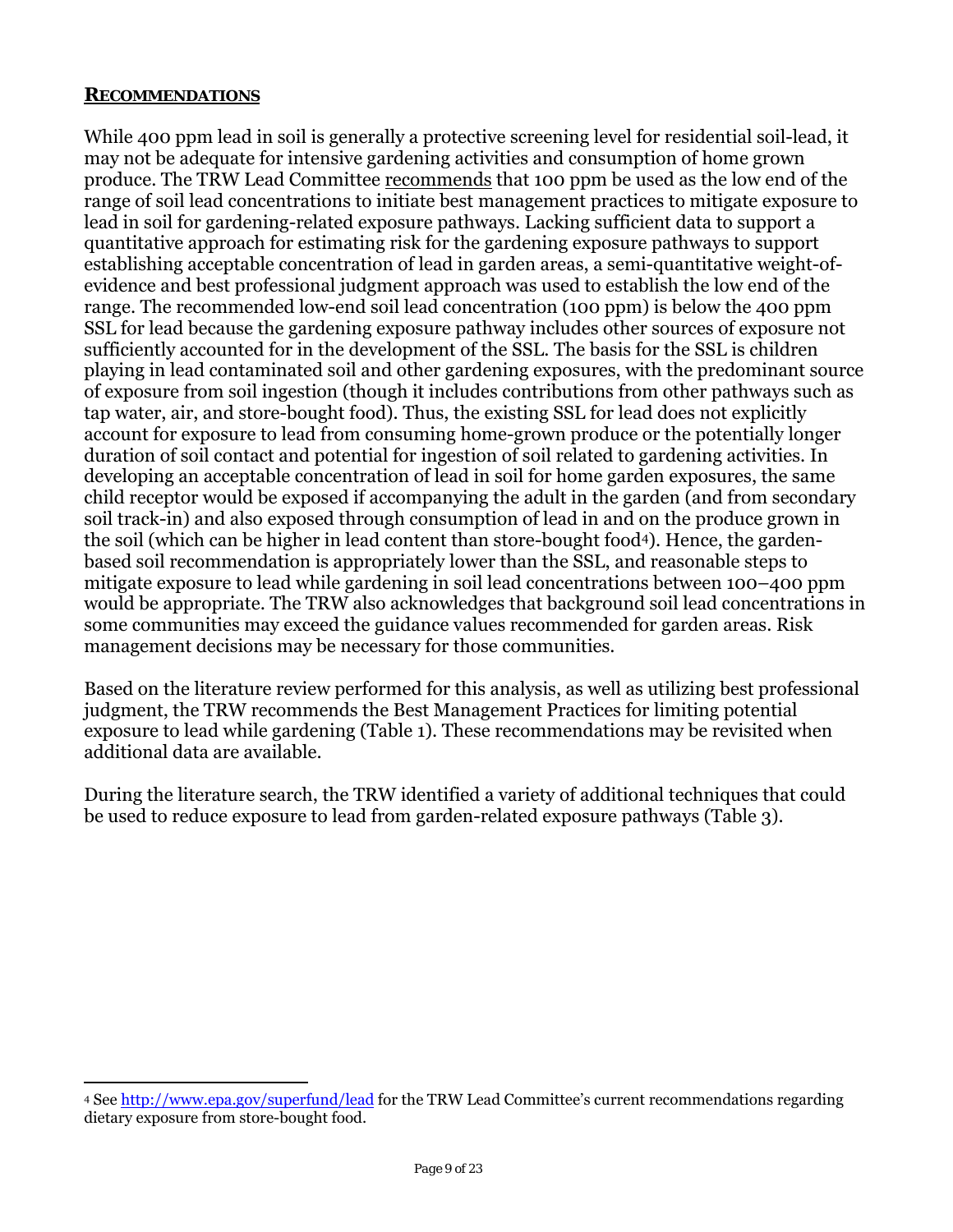| <b>Techniques</b> | <b>Approaches</b>                                                                               |  |  |
|-------------------|-------------------------------------------------------------------------------------------------|--|--|
| Behavioral        | Discard outer leaves of leafy vegetables                                                        |  |  |
|                   | Wash produce to remove soil<br>Peel root crops<br>$\bullet$                                     |  |  |
|                   |                                                                                                 |  |  |
|                   | Discourage eating soil                                                                          |  |  |
|                   | Wash hands, toys, pacifiers<br>$\bullet$                                                        |  |  |
|                   | Wear gloves<br>٠                                                                                |  |  |
|                   | Keep children from entering the garden if contaminant levels are unknown                        |  |  |
|                   | Keep soil outside                                                                               |  |  |
|                   | Take off shoes, use doormats, and clean floors                                                  |  |  |
|                   | Provide alternative safe areas, like a sandbox, for children's play<br>$\bullet$                |  |  |
|                   | Locate gardens away from older painted structures, fences or sheds<br>٠                         |  |  |
| Soil              | Request a soil sample test for metals and agronomic parameters before<br>$\bullet$              |  |  |
| Remediation       | beginning gardening                                                                             |  |  |
|                   | Adjust soil pH to near neutral $(\sim 6.5 - 7.5)$ , based on findings                           |  |  |
|                   | Incorporate clean materials (e.g., compost, manure)                                             |  |  |
|                   | Apply mulch to reduce dust and soil splash-back onto crops and reduce                           |  |  |
|                   | exposures                                                                                       |  |  |
|                   | Add phosphate amendments where appropriate                                                      |  |  |
|                   | Excavate contaminated soil, place geotextile barriers<br>$\bullet$                              |  |  |
| Alternate         | Build raised beds with safe materials ( <i>i.e.</i> , do not use treated lumber or<br>$\bullet$ |  |  |
| Remediation       | salvaged painted wood) with a barrier $(e.g.,$ landscape fabric) and fill with                  |  |  |
|                   | clean soil                                                                                      |  |  |
|                   | Use containers to grow in clean soil ( $e.g., 5$ -gallon buckets that do not leach              |  |  |
|                   | metals)                                                                                         |  |  |
|                   | Consider other land/location options                                                            |  |  |

# **Table 3. Additional approaches to reducing exposure to lead while gardening**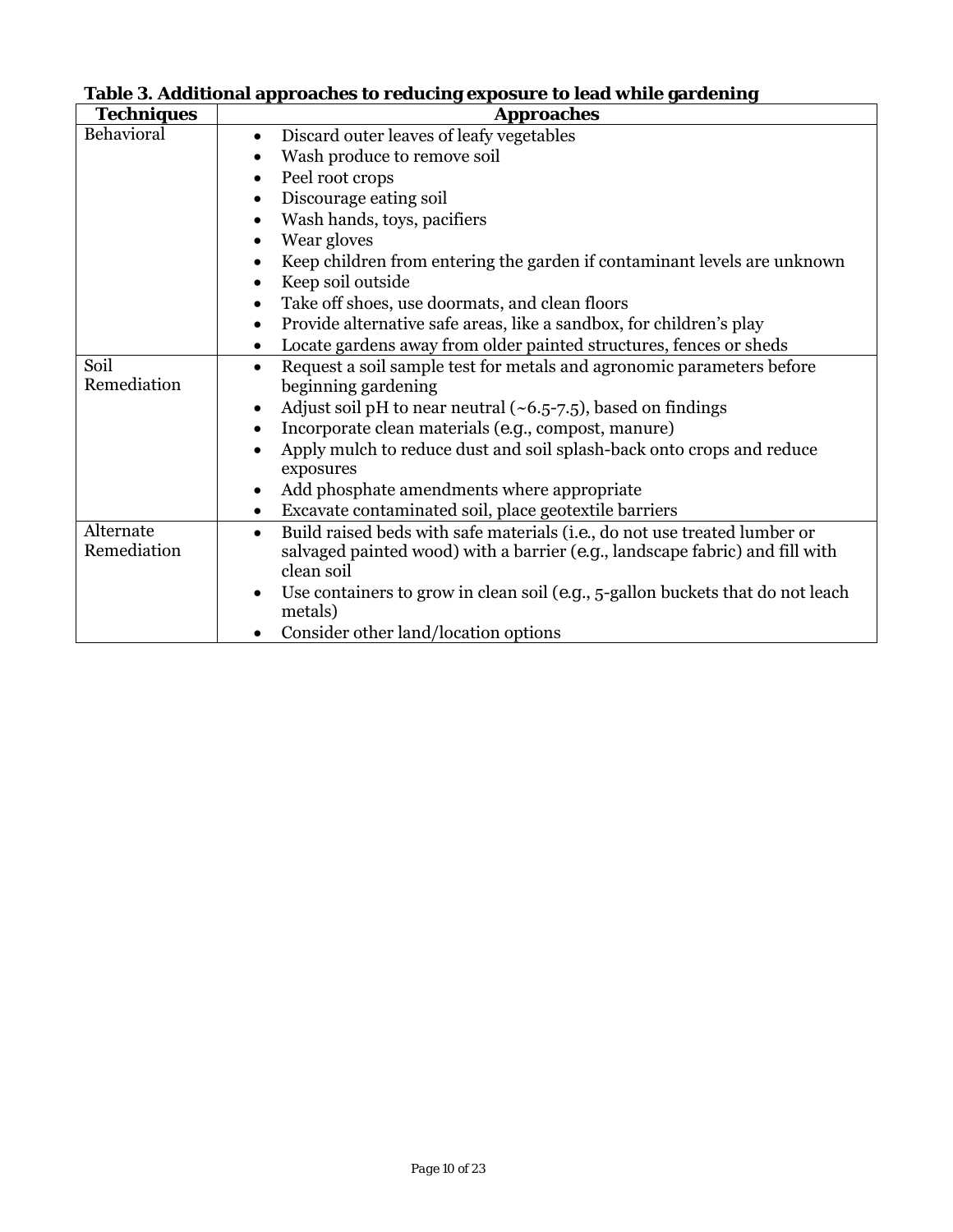#### **REFERENCES**

- Alaimo, K., E. Packnett, R. A. Miles, and D. J. Kruger. 2008. Fruit and vegetable intake among urban community gardeners. J Nutri Educ Behav 40: 94–101.
- Alloway, B.J. 2004. Contamination of soils in domestic gardens and allotments: a brief overview. Land Contamin & Reclamation. 12 (3): 179-187.
- Burton, L.C., Shapiro, S., German, P.S. 1999. Determinants of physical activity initiation and maintenance among community-dwelling older persons. Preventative medicine. 29 (5): 422-430.
- Chaney RL, et al. 2008. Element Bioavailability and Bioaccessibility in Soils: What is known now, and what are significant data gaps? Proc. SERDP-ESTCP Bioavailability Workshop, Aug. 20-21, 2008, Annapolis, MD. pp. B36 to B-72 in Workshop Report. http://www.serdp.org/content/download/8236/101212/version/1/file/Bioavailability\_Wk shp\_Nov\_2008.pdf
- Chaney, R. L., E. E. Codling, K. Scheckel, and M. Zia. 2010. Pb in carrots grown on Pb-rich soils is mostly without the xylem [Abstract]. American Society of Agronomy (ASA), Crop Science Society of America (CSSA), and Soil Science Society of America (SSSA). 2010 International Annual Meetings; Long Beach, CA. Available online at: http://a-cs.confex.com/crops/2010am/webprogram/Paper60451.html.
- Douay, F., Roussel, H., Pruvot, C., Waterlot, C. 2008. Impact of a Smelter Closedown on Metal Contents of Wheat Cultivated in the Neighbourhood. Env Sci Pollut Res. 15(2): 162–169.
- Finster, M. E., K. A. Gray, and H. G. Binns. 2003. Lead levels of edibles grown in contaminated residential soils: A field survey. Sci Total Environ 320(2-3): 245–257. Available online at: http://pursuitofresearch.org/wp-content/uploads/2011/01/binnspaper2003.pdf.
- online at http://www.communitygarden.org Green Institute. 2006. Multiple benefits of community gardening. Minneapolis, MN. Available
- Jorhem, L., J. Engman, L. Lindeström, and T. Schröder. 2000. Uptake of lead by vegetables grown in contaminated soil. Commun Soil Sci Plant Anal 31(11-14): 2403–2411.
- Heinegg, A., P. Maragos, E. Mason, J. Rabinowicz, G. Straccini, and H. Walsh. 2000. Soil Contamination and Urban Agriculture: A Practical Guide to Soil Contamination Issues for Individuals and Groups. Quebec, Canada: McGill University, McGill School of Environment. Available online at: http://www.ruaf.org/sites/default/files/guide%20on%20soil%20contamination.pdf.
- Hemphill, D. D., C. J. Marienfeld, R. S. Reddy, W. D. Heidlage, and J. O. Pierce. 1973. Toxic heavy metals in vegetables and forage grasses in Missouri's lead belt. J Assoc Off Anal Chem 56(4): 994–997.
- Leake, J. R., A. Adam-Bradford, and R. Janette. 2009. Health benefits of 'grow your own' food in urban areas: Implications for contaminated land risk assessment and risk management? Environ Health 8 Suppl 1: S6.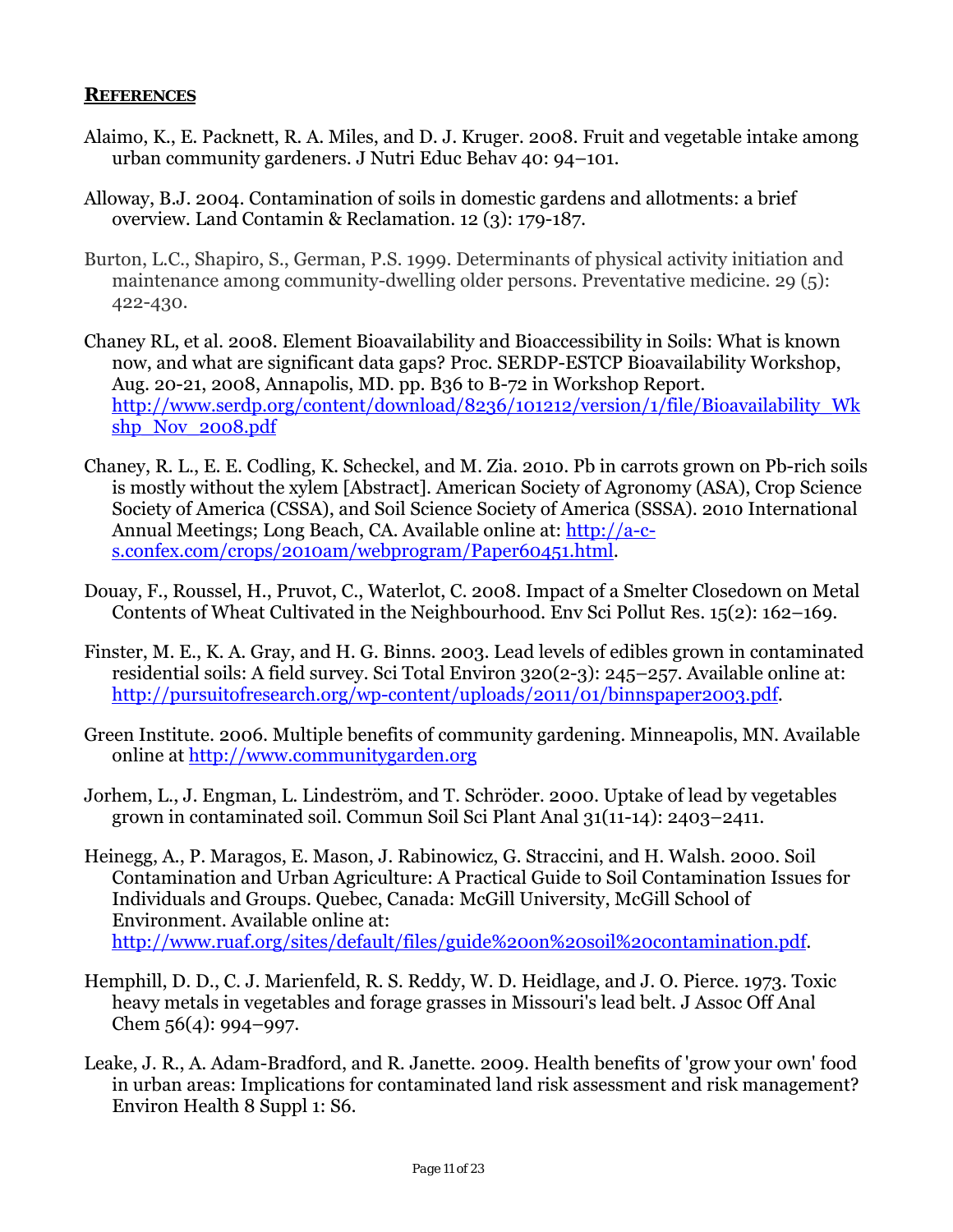- Lima, F.S., Nascimento, C.W.A., Silva, F.B.V., Carvalho, V.G.B., Filho., M.R.R. 2009. Lead concentration and allocation in vegetable crops grown in a soil contaminated by battery residues. Horticultura Brasileira 27: 362-365.
- Moir, A. M. and I. Thornton. 1989. Lead and cadmium in urban allotment and garden soils and vegetables in the United Kingdom. Environ Geochem Health 11: 113–120.
- Nabulo, G., S. D. Young, and C. R. Black. 2010. Assessing risk to human health from tropical leafy vegetables grown on contaminated urban soils. Sci Total Environ 408(22): 5338– 5351.
- Nolan, G.A., McFarland, A.L., Zajicek, J.M., Waliczek, T.M. 2012. The Effects of Nutrition Education and Gardening on Attitudes, Preferences, and Knowledge of Minority Second to Fifth Graders in the Rio Grande Valley Toward Fruit and Vegetables. HortTechnology. 22(3): 299-304.
- Pichtel, J. and D. J. Bradway. 2008. Conventional crops and organic amendments for Pb, Cd and Zn treatment at a severely contaminated site. Bioresour Technol 99(5): 1242–1251.
- Roussel, H., Waterlot, C., Pelfrêne, A., Pruvot, C., Mazzuca, M., Douay, F. 2010. Cd, Pb and Zn Oral Bioaccessibility of Urban Soils Contaminated in the Past by Atmospheric Emissions from Two Lead and Zinc Smelters. Arch Environ Contam Toxicol. 58:945–954.
- Samsøe-Petersen, L., Larsen, E.H., Larsen, P.B., Bruun, P. 2002. Uptake of Trace Elements and PAHs by Fruits and Vegetables from Contaminated Soils. Environ. Sci. Technol. 36: 3057 3063.
- Säumel, I., I. Kotsyuk, M. Hölscher, C. Lenkereit, F. Weber, and I. Kowarik. 2012. How healthy is urban horticulture in high traffic areas? Trace metal concentrations in vegetable crops from plantings within inner city neighborhoods in Berlin, Germany. Environ Pollut 165: 124–132.
- Scheckel, K.G., Chaney, R.L., Basta, N.T., Ryan, J.A. 2009. Advances in assessing bioavailability of metal(loid)s in contaminated soils. Adv Agron. 107: 10-52.
- Shayler H., M. McBride, and E. Harrison. 2009. Guide to Soil Testing and Interpreting Results. Cornell Waste Management Institute, Cornell University. April 15, 2009. Available online at: http://cwmi.css.cornell.edu/guidetosoil.pdf.
- U.S. Environmental Protection Agency (U.S. EPA). 1994a. Validation Strategy for the Integrated Exposure Uptake Biokinetic Model for Lead in Children. U.S. Environmental Protection Agency, Office of Solid Waste and Emergency Response: Washington, DC. EPA 540/R-94-039. Available online at: http://epa.gov/superfund/lead/products/valstrat.pdf.
- U.S. Environmental Protection Agency (U.S. EPA). 1994b. Technical Support Document: Parameters and Equations Used in the Integrated Exposure Uptake Biokinetic Model for Lead in Children. U.S. Environmental Protection Agency, Office of Emergency and Remedial Response: Washington, DC. Available online at: http://www.epa.gov/superfund/lead/products/tsd.pdf.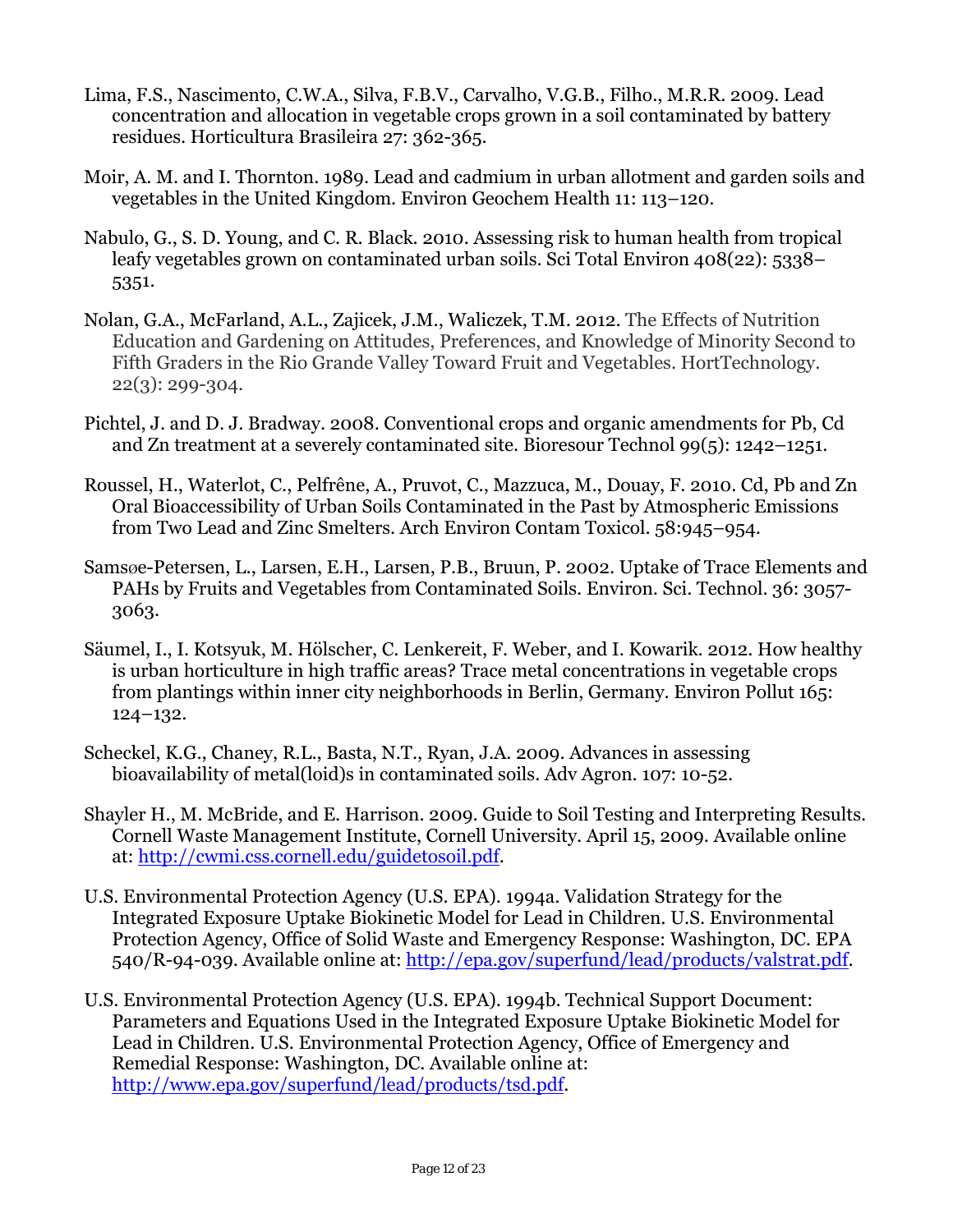- U.S. Environmental Protection Agency (U.S. EPA). 1994c. Revised Interim Soil Lead Guidance for CERCLA Sites and RCRA Corrective Action Facilities, EPA/540/F-94/043, Office of Solid Waste and Emergency Response, Washington, D.C. Directive 9355.4-12.
- U.S. Environmental Protection Agency (U.S. EPA). 1995. Sampling House Dust for Lead: Basic Concepts and Literature Review. U.S. Environmental Protection Agency, Office of Prevention, Pesticides, and Toxic Substances: Washington, DC. EPA 747-R-95-007. Available online at: http://www.epa.gov/lead/pubs/r95-007.pdf.
- U.S. Environmental Protection Agency (U.S. EPA). 1998. Short Sheet: IEUBK Model Mass Fraction of Soil in Indoor Dust  $(M_{SD})$  Variable. U.S. Environmental Protection Agency, Office of Solid Waste and Emergency Response: Washington, DC. EPA 540-F-00-008. Available online at: http://epa.gov/superfund/lead/products/ssmsdcol.pdf.
- U.S. Environmental Protection Agency (U.S. EPA). 2011a. Brownfields and Urban Agriculture: Interim Guidelines for Safe Gardening Practices. U.S. Environmental Protection Agency, Region 5: Chicago, IL. EPA 560/S-11/001. Available online at: http://www.epa.gov/swerosps/bf/urbanag/pdf/bf\_urban\_ag.pdf.
- U.S. Environmental Protection Agency (U.S. EPA). 2011b. Reusing Potentially Contaminated Landscapes: Growing Gardens in Urban Soils. U.S. Environmental Protection Agency, Office of Superfund Remediation and Technology Innovation: Washington, DC. EPA 542-F-10-011. Available online at: http://www.cluin.org/download/misc/urban\_gardening\_fact\_sheet.pdf.
- U.S. Environmental Protection Agency (U.S. EPA). 2011c. Exposure Factors Handbook: 2011 Edition. U.S. Environmental Protection Agency, National Center for Environmental Assessment Office of Research and Development: Washington, DC. EPA/600/R-09/052F. Available online at: http://www.epa.gov/ncea/efh/report.html.
- Walsh, J.M.E., Pressman, A.R., Cauley, J.A., Browner, W.S. 2001. Predictors of physical activity in community-dwelling elderly white women. J. Gen Intern Med. 16 (11): 721-727.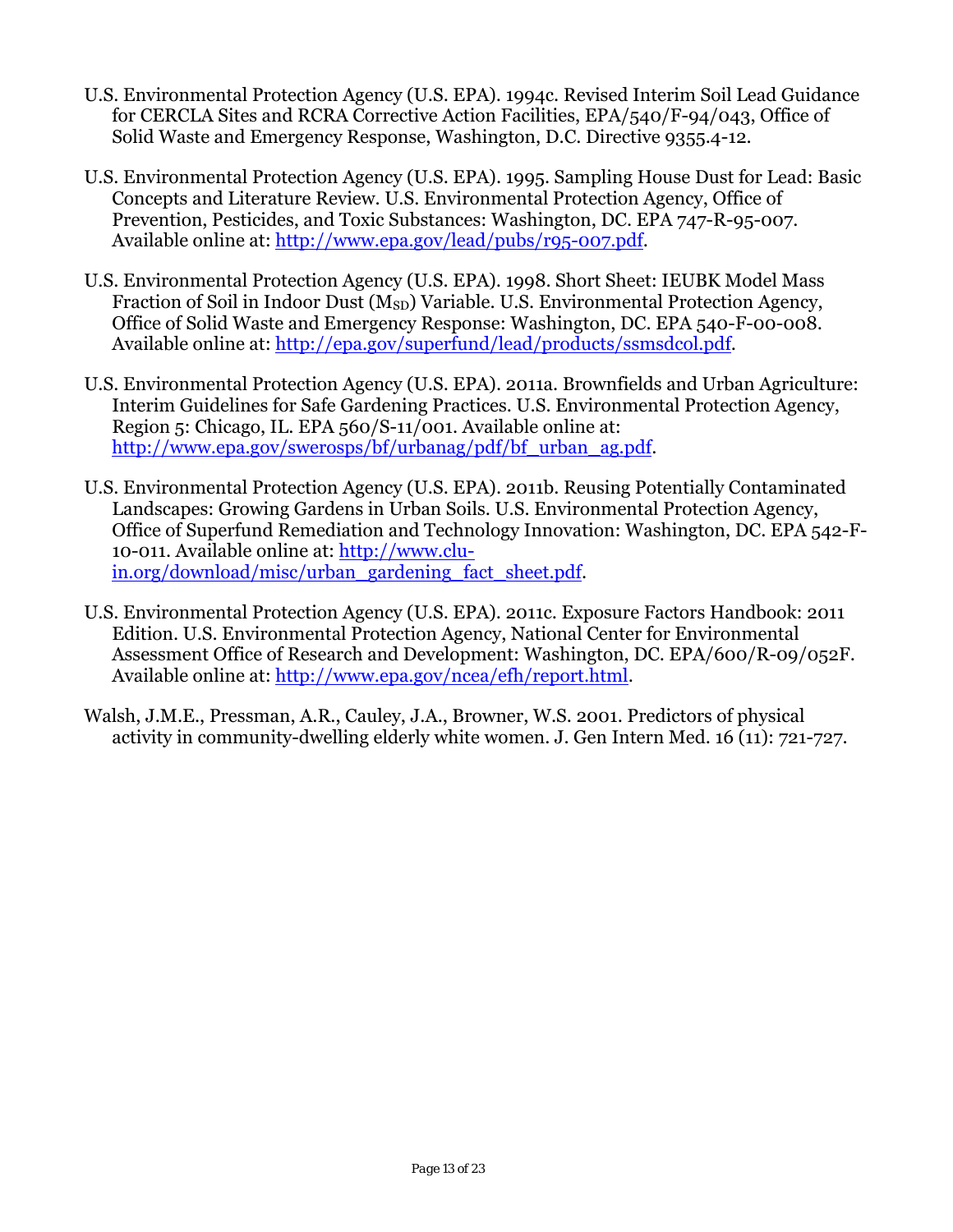#### **APPENDIX A. THE SPREADSHEET MODEL**

# **OVERVIEW**

The objective of the Spreadsheet Model is threefold: 1) Review the available literature and determine the state of the science (*i.e.*, identify data gaps), 2) examine the feasibility of applying a quantitative approach for estimating risk and acceptable soil concentrations for gardening, and 3) provide evidence-based Best Management Practices for limiting potential exposure to lead while gardening.

## **TECHNICAL ANALYSIS**

A literature search was conducted to identify data for estimating the uptake of lead from soil by plants. PubMed, TOXLINE, and Agricola were searched using various strategies that incorporated the search terms: *lead, uptake, bioaccessible, garden, crops*, and *plants*. Citations in the Spreadsheet Model were also taken from existing EPA risk assessment models. An EndNote database includes the complete list of relevant citations.

Daily lead intakes were calculated for adults and children (0–7 years of age). Childhood exposures were calculated for the age-specific groups that are used in the IEUBK model. Estimates of average moisture content for different types of produce were required because most of the data on lead concentration in vegetables is provided on a dry-weight basis, while the consumption data from What We Eat in America (WWEIA) is reported on a wet-weight basis. Moisture contents were taken from Table 9-37 of the Exposure Factors Handbook (U.S. EPA, 2011).

The Spreadsheet Model does not make assumptions, nor is intended to, regarding the use of soil amendments or management strategies to neutralize and control pH, or improve soil structure or soil covers (such as mulch) that prevent soil deposition on crops.

The literature search identified limited data for the four exposure pathways that are needed to estimate risk related to gardening in and consuming produce from contaminated soils:

- Direct ingestion of lead in the matrix of produce (including consumption rates for various types or categories of produce);
- Ingestion of lead in soil adhered to produce surface (*e.g.*, leafy vegetables);
- Incidental ingestion of soil while gardening; and
- Incidental ingestion of soil tracked into residence.

# **DIRECT INGESTION OF LEAD IN THE MATRIX OF PRODUCE (***PBIUP***)**

Ingestion of lead via uptake from soil by produce was estimated as the concentration of lead in produce multiplied by the average daily consumption rate for the type of produce. For the purposes of the preliminary risk assessment, daily lead intake rates were calculated for the following types/categories of produce: dark green leafy, lettuce, tomatoes, root vegetables, and other vegetables using Equation 1: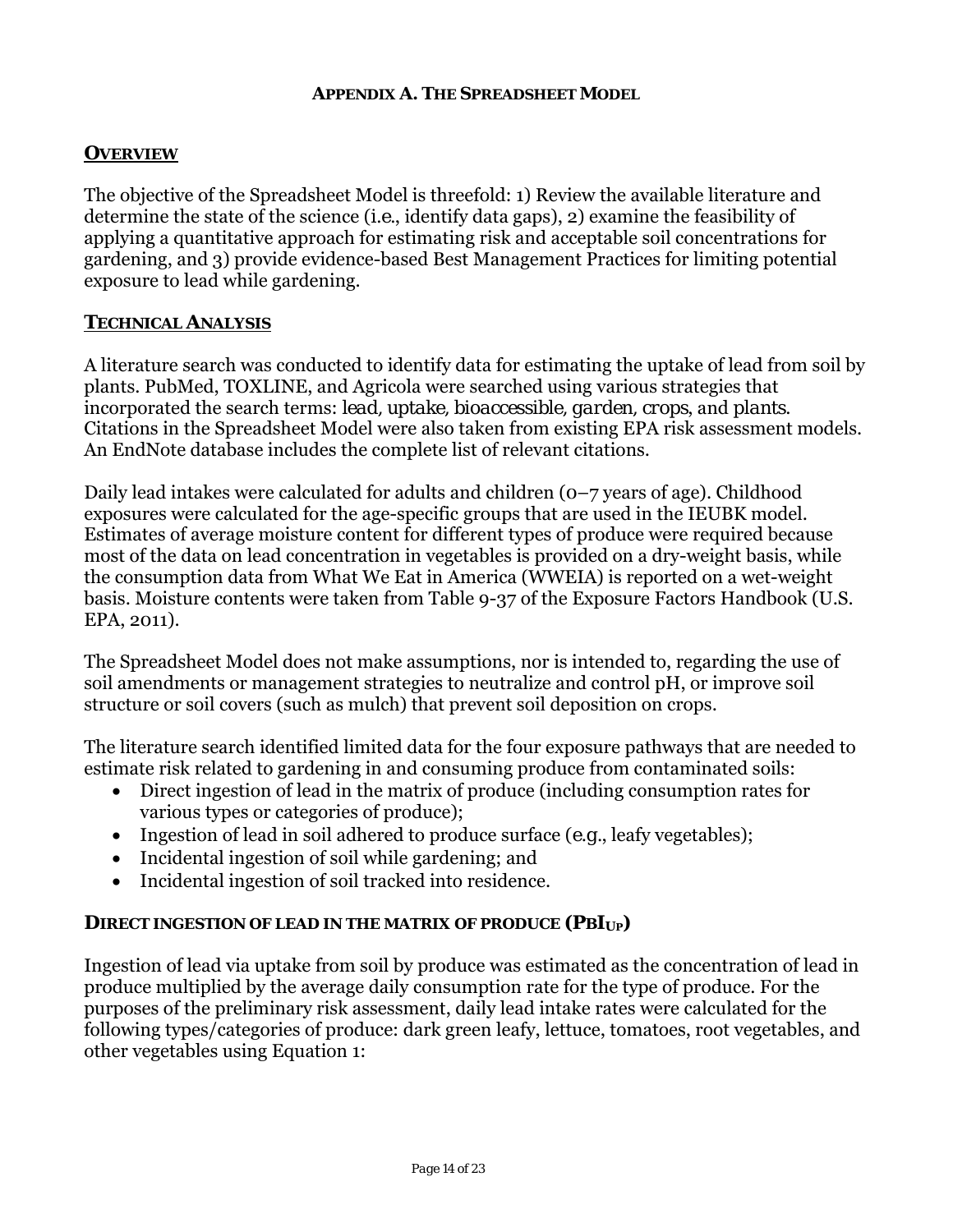$PbI<sub>Up</sub> =$  daily intake of lead (µg Pb/day) from ingestion of vegetables that absorbed lead from the soil  $Ing<sub>veg</sub> = daily ingestion rate (g/day) of vegetables$  $UF = \text{uptake factor (unitless; } e.g., \text{ ppm} \, Pb \, in \, vegetable/ppm Pb \, in \, soil)$  $PbS =$  concentration of lead in garden soil ( $\mu$ g Pb/g soil) (site-specific)

The daily ingestion rates for garden vegetables were estimated using all respondents in the 2003–2008 National Health and Nutrition Examination Survey (NHANES) 24-hour recall dietary recalls [What We Eat in America (WWEIA) Survey] where recalls were determined to be reliable and complete (U.S. CDC, 2010a, 2010b, 2011). Estimates were calculated with the SurveyMeans procedure in SAS (SAS Institute) using the sampling weights, domains, and strata provided in the WWEIA data files. Daily ingestion rates were also calculated using the National Cancer Institute's (NCI) non-linear mixed model (Tooze et al., 2006; Parsons et al., 2009). The NCI estimates for individual vegetable groups (*e.g*., dark-green leafy vegetables) differed from the SurveyMeans estimates by less than 10%; on average, estimates by the two methods differed by approximately 2%.

Estimates of lead uptake in vegetables were calculated with data from sources identified through the literature search described above. The uptake factors used in the preliminary lead intake estimates were estimated using the data from the Sudbury Urban Soil Study (MOE, 2004) for all produce except lettuce. The uptake data for lettuce from Sudbury was at the higher end of the range of uptakes that were identified from the literature search.

#### **INGESTION OF LEAD IN SOIL ADHERED TO PRODUCE SURFACE (***PBI<sub>ON</sub>***)**

Ingestion of lead present in soil adhered to the surface of produce was estimated as the concentration of lead in produce multiplied by the average daily consumption rate for the type of produce. To simplify the calculations, daily lead intake rates were calculated for the following types/categories of produce: dark green leafy, lettuce, tomatoes, root vegetables, and other vegetables using Equation 2:

$$
Pbl_{on} = Ing_{veg} \times AdF \times PbS
$$
 Equation 2

- $PbI_{On} =$  daily intake of lead (µg pb/day) from incidental ingestion of soil adhered to surface of vegetables
- Ing<sub>veg</sub> = daily ingestion rate (g/day) of vegetables (see above)
	- AdF = soil adherence factor (unitless; *e.g.,* mass of soil / mass of vegetable)
	- PbS = concentration of lead in garden soil ( $\mu$ g pb/g soil) (site-specific)

Data for estimating the adherence factor was provided by Hettiarachchi et al. (2011) as well as Attanayake et al. (2014). As described by Hettiarachchi et al. (2011) and Attanayake et al. (2014), the adherence factor was estimated using the concentration measured in produce after "ordinary kitchen cleaning methods" were used to wash the produce as compared to the concentration measured after the produce were washed with a more rigorous "laboratory cleaning method". Differences in measured lead concentrations observed between methods were attributed to soil lead adherence. The difference in these measured concentrations was divided by the concentration of lead in the soil to estimate of the mass of soil that remained on the produce after the kitchen cleaning using Equation 3: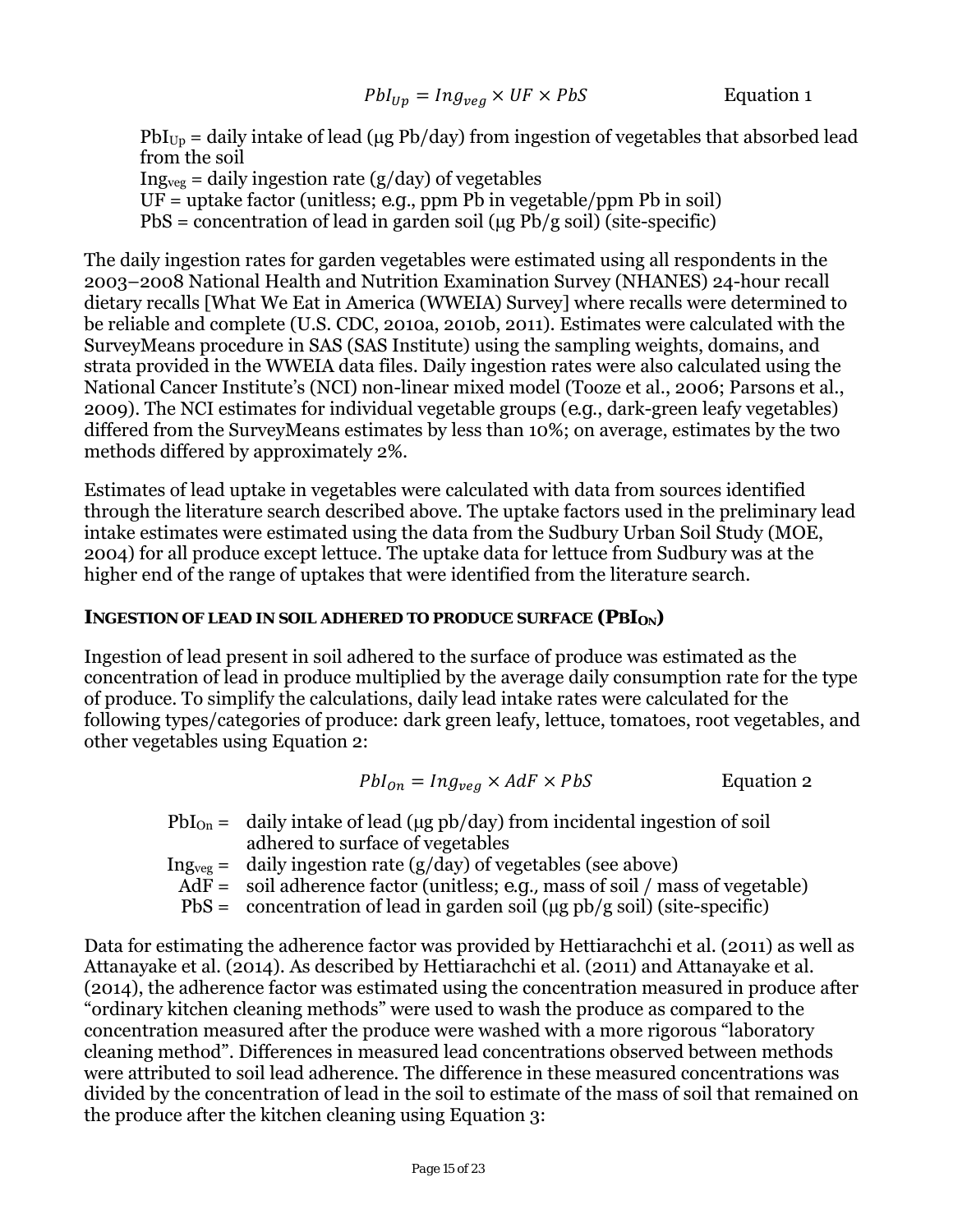- AdF = soil adherence factor (unitless; *e.g.,* mass of soil / mass of vegetable)
- $C_{\text{Kit}} =$  concentration of lead in/on produce after kitchen cleaning methods
- $C_{Lab}$  = concentration of lead in/on produce after laboratory cleaning methods
- PbS = concentration of lead in garden soil ( $\mu$ g Pb/g soil) (site-specific)

# **INCIDENTAL INGESTION OF SOIL WHILE GARDENING (***PBI<sub>ING</sub>***)**

The range of lead intake values for children from the incidental ingestion of soil while gardening (0.05–0.2 g/day) was taken from Table 5-1 of the Exposure Factors Handbook (U.S. EPA, 2011c). The values represent the central tendency (low) and upper percentile (high) values for the general population; the values do not vary between the age groups. For adults, the range of values (0.05–0.1 g/day) was based on personal communication with EPA personnel (Moya, 2011); the range (exposure for typical vs. soil-intensive activities) was also suggested by the TRW Lead Committee (U.S. EPA, 2003).

## INCIDENTAL INGESTION OF SOIL TRACKED INTO RESIDENCE ( $PBI_{TR}$ )

Daily lead intake from the incidental ingestion of dust containing soil that has been tracked in from the garden is estimated using the soil/dust ingestion rates and soil dust ingestion ratio from the IEUBK model (U.S. EPA, 1994b, 1999), a track-in factor that represents the fraction residential dust lead concentration that is attributable to the lead in the garden soil. The trackin factor is analogous to the mass fraction of soil in indoor dust  $(M_{SD})$  of the IEUBK model (U.S. EPA, 1994b); however, the track-in factor only represents the contribution of lead via track-in of soil from garden on shoes and clothes while the M<sub>SD</sub> represents the contribution of nearby soil via all transport pathways (*e.g*., including airborne transport of nearby soil (Equation 4).

$$
Pbl_{Tr} = IR_S \times PbS \times TF \times (1 - SD_{IR})
$$
 Equation 4

- $PbI_{Tr}$  = Daily intake of lead ( $\mu$ g Pb/day) from incidental ingestion of dust containing soil that is tracked-in from the garden
- $IR<sub>S</sub> =$  Soil ingestion rates for children are from the IEUBK model (USEPA, 1994b, 1999); the rate for adults is from the Adult Lead Methodology (USEPA, 2003)
- $PbS =$  Concentration of lead in garden soil ( $\mu$ g Pb/g soil) (site-specific)
- TF = Track-in factor (unitless); converts concentration of lead in soil to concentration of lead in residential dust
- $SD_{IR} =$  Soil/dust ingestion ratio (USEPA, 1994b)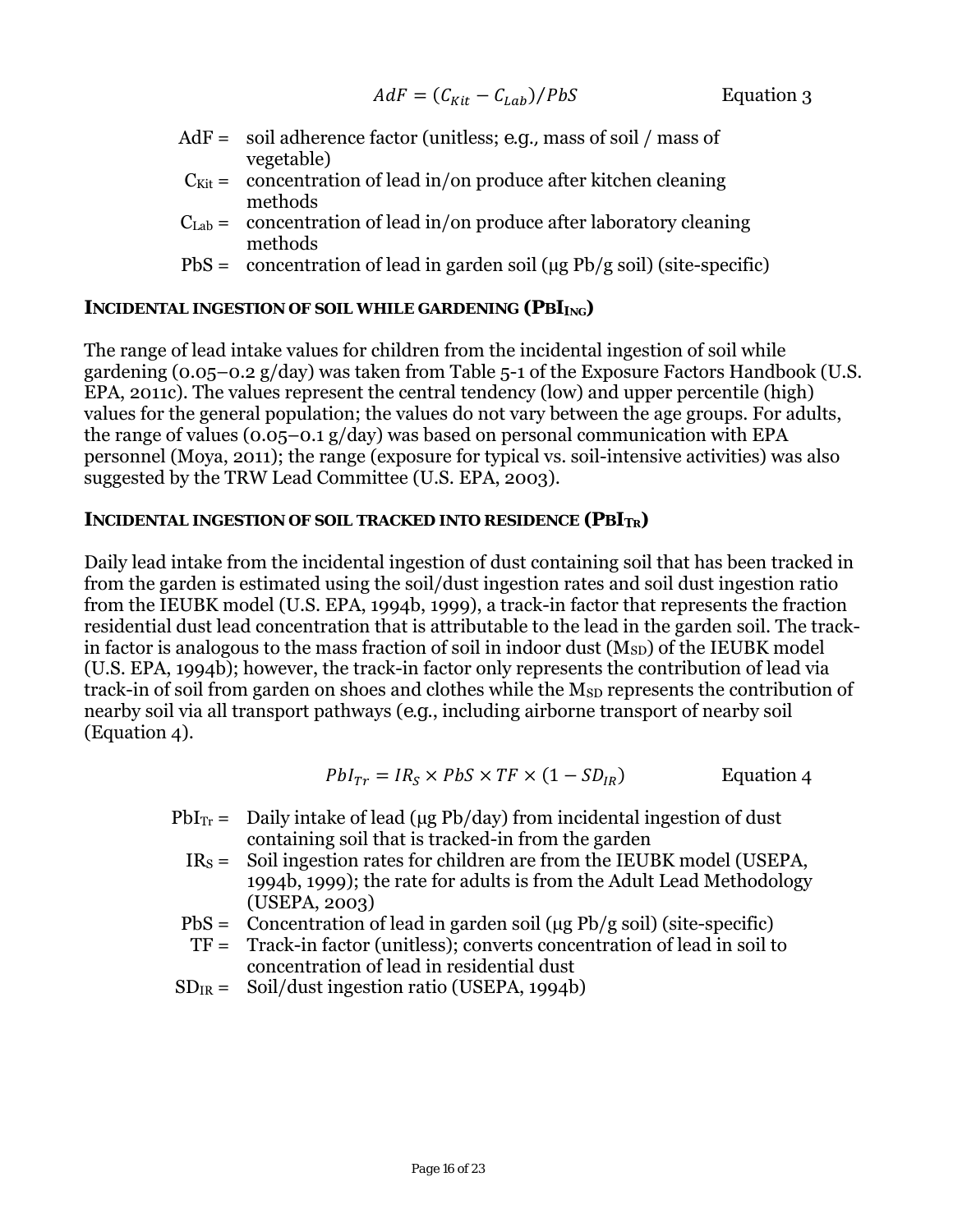# **RESULTS AND UNCERTAINTIES**

The literature provided data that were used to estimate one or more of the parameters included in the Spreadsheet Model, or provided information that was used to inform the estimates or the uncertainty in the estimates. In general, the literature search identified data to produce a reliable estimate, with sufficient precision, for uptake of lead in tomatoes and root vegetables (*e.g.,* carrots and radish). The data for uptake in lettuce and dark-green leafy vegetables exhibited much more variability. It is very likely the lead concentrations for lettuce and darkgreen leafy vegetables represented soil adhered to the surface of the vegetables rather than uptake (Sterrett et al., 1996; Finster et al., 2003; SARA Group, 2008; Nabulo et al., 2010).

Limited data or analyses were found that would provide a basis for estimating the amount of soil that adheres to the surface of vegetables. Estimates for adherence for dark-green leafy, lettuce, carrots, and tomatoes are based on Attanayake et al. (2014). Estimates of daily lead intake are provided in Table A-1.

| $\sim$ 0                 | $\mathbf{r}$<br><b>IEUBK</b> with Soil = |     | <b>Gardening</b> |
|--------------------------|------------------------------------------|-----|------------------|
| <b>Age Group (years)</b> | $400$ ppm <sup>a</sup>                   | Low | <b>High</b>      |
| $0.5 - 1b$               | 29                                       | 11  | 777              |
| $1 - 2^b$                | 46                                       | 15  | 947              |
| $2 - 3$                  | 46                                       | 16  | 972              |
| $3 - 4$                  | 46                                       |     | 1033             |
| $4 - 5$                  | 34                                       | 18  | 1023             |
| $5 - 6$                  | 31                                       | 19  | 1019             |
| $6 - 7$                  | 29                                       | 18  | 1004             |
|                          |                                          | 38  |                  |

**Table A-1. Current Range in Spreadsheet Estimates of Total Daily Lead Intake (All Exposure Routes) (µg/day)** 

<sup>a</sup>Provided for comparison purposes. Calculated with IEUBK model for soil and dust ingestion pathway only; diet (market basket), water and air not included and assumed to be minor compared to soil and dust ingestion.

<sup>b</sup> These young children would be exposed while accompanying the adult in the garden and also exposed through consumption of lead in and on the produce grown in the soil.

# **DIRECT INGESTION OF LEAD IN THE MATRIX OF PRODUCE (***PBIUP***)**

On average this pathway currently represents approximately 50% of the central tendency (low) total daily lead intake estimated by the spreadsheet model. Along with other data provided by various published and unpublished study results (Davies, 1978; Chaney et al., 1984; PHD, 1986; Nwosu et al., 1995; Sterrett et al., 1996). The Sudbury Urban Soil Study (MOE, 2004) identified data to produce estimates with reasonable certainty (*i.e.,* sufficiently high precision) for uptake of lead by tomatoes and root vegetables (*e.g.*, carrots, potatoes and radish). Although there is much variability, there is a general trend suggesting that uptake in the matrix of produce is greater in root vegetables that in the foods where the plant shoots or fruits are consumed.

In general, the uptake data exhibited high variability. The lettuce uptake data was the most variable for this data set. A substantial amount of the observed variability may be explained by the nonlinear relationship between uptake and soil concentration. The data show uptake tends to decrease with increasing soil concentration. Much of the Sudbury data for uptake is from vegetables grown in soil with relatively lower lead concentrations; therefore, the spreadsheet very likely overestimates uptake for soil concentrations that are encountered in urban areas.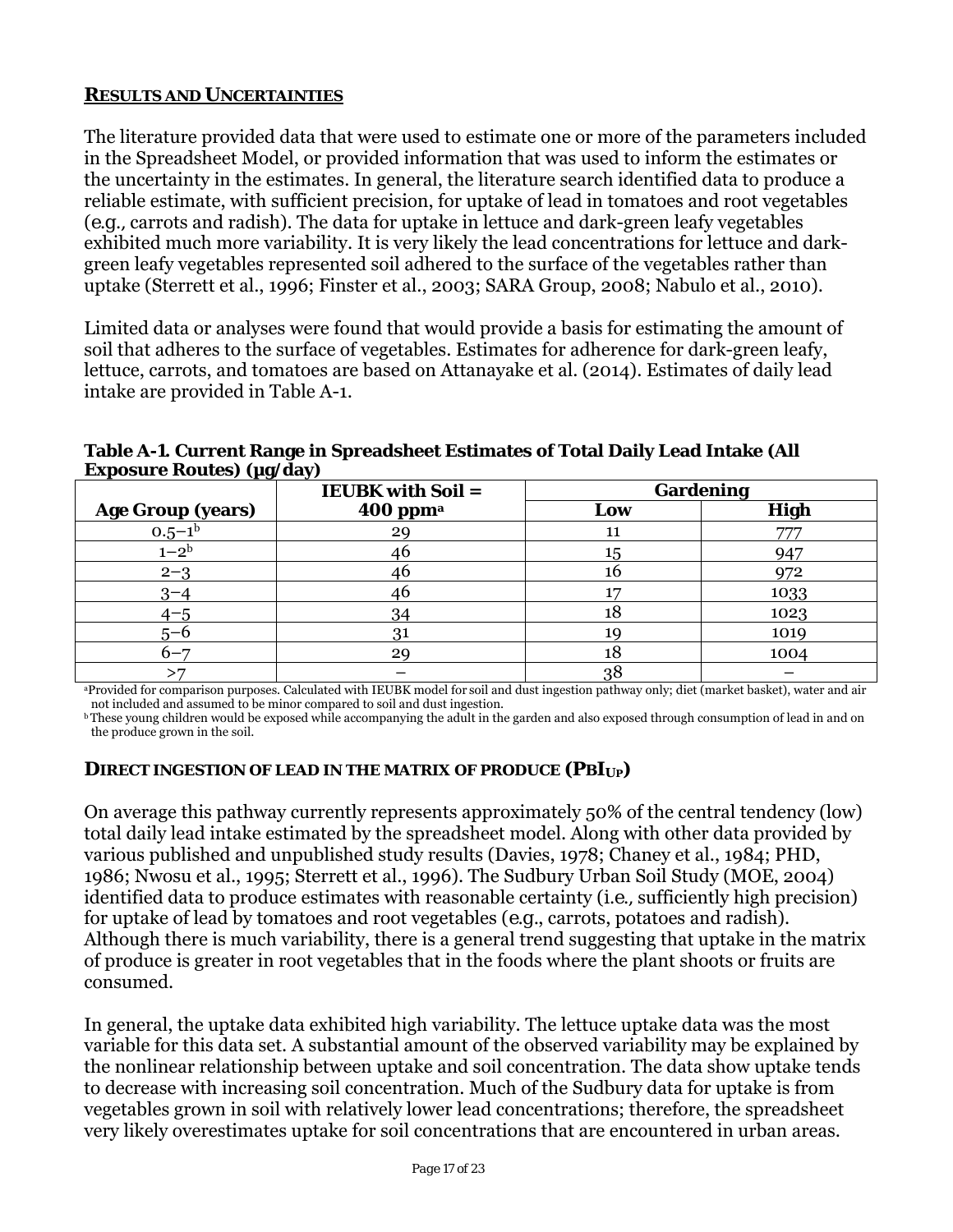# **INGESTION OF LEAD IN SOIL ADHERED TO PRODUCE SURFACE (***PBI<sub>ON</sub>***)**

Another significant source of uncertainty in estimating uptake for leafy vegetables may be due to the difficulty in removing all soil from the surface of the vegetables before analysis. On average this pathway currently represents approximately 15% of the total daily lead intake estimated by the spreadsheet model for the central tendency estimates. The literature search did not find published data or analyses that provided a basis for estimating the amount of soil that adheres to the surface of vegetables. Estimates for adherence for dark-green leafy vegetables (*e.g.*, chard), lettuce, carrots, and tomatoes are based on unpublished data (Attanayake et a., 2014). While the adherence values may seem small; as discussed below, the ingestion of lead contained in soil adhered to the surface of vegetables may account for approximately 15% of the total lead ingestion associated with the gardening scenario.

# **INCIDENTAL INGESTION OF SOIL WHILE GARDENING (PBIING)**

On average this pathway currently represents approximately 30% of the central tendency estimates of total daily lead intake estimated by the spreadsheet model for adults and all but the youngest age group for children estimates. The model estimates this pathway accounts for approximately 50% for children between 6 months and 1-years old.

# **INCIDENTAL INGESTION OF SOIL TRACKED INTO RESIDENCE (***PBITR***)**

On average this pathway currently represents approximately 4% of the total daily lead intake estimated by the spreadsheet model. Given the low contribution and the difficulty with estimating the track-in factor, additional research is required to better estimate this pathway.

The TRW identified several areas of uncertainty in the data used for the Spreadsheet Model. According to the current model for estimating daily lead intake for the gardening scenario, the amount of lead taken up by vegetables and the amount of soil adhered to the surface of vegetables account for an average of 64% of total daily lead intake; while the amount of lead taken up by vegetables and incidental ingestion of soil account for an average of 81% of the total daily lead intake. These pathways should be the focus of best practice recommendations, intervention efforts, and additional research.

The current spreadsheet model considers uptake as a constant fraction of soil lead concentration. Some data support a non-linear relationship between the concentration of lead in vegetables and the concentration in soil. Along with additional uptake data, future work should include developing non-linear models for uptake that allow the uptake rate to vary with soil concentration.

The dietary estimates are conservative, preliminary estimates that are biased high because they do not use recipe files that would provide more accurate consumption estimates. The estimates should be revised to incorporate recipe files that are available for the 2003–2006 WWEIA (U.S. CDC, 2010a,b). Additional research could be used to identify approaches for estimating produce consumption that better reflect the population that consumes garden vegetables (*e.g.,*  WWEIA provides at least one variable that we have used to identify respondents who consume local produce).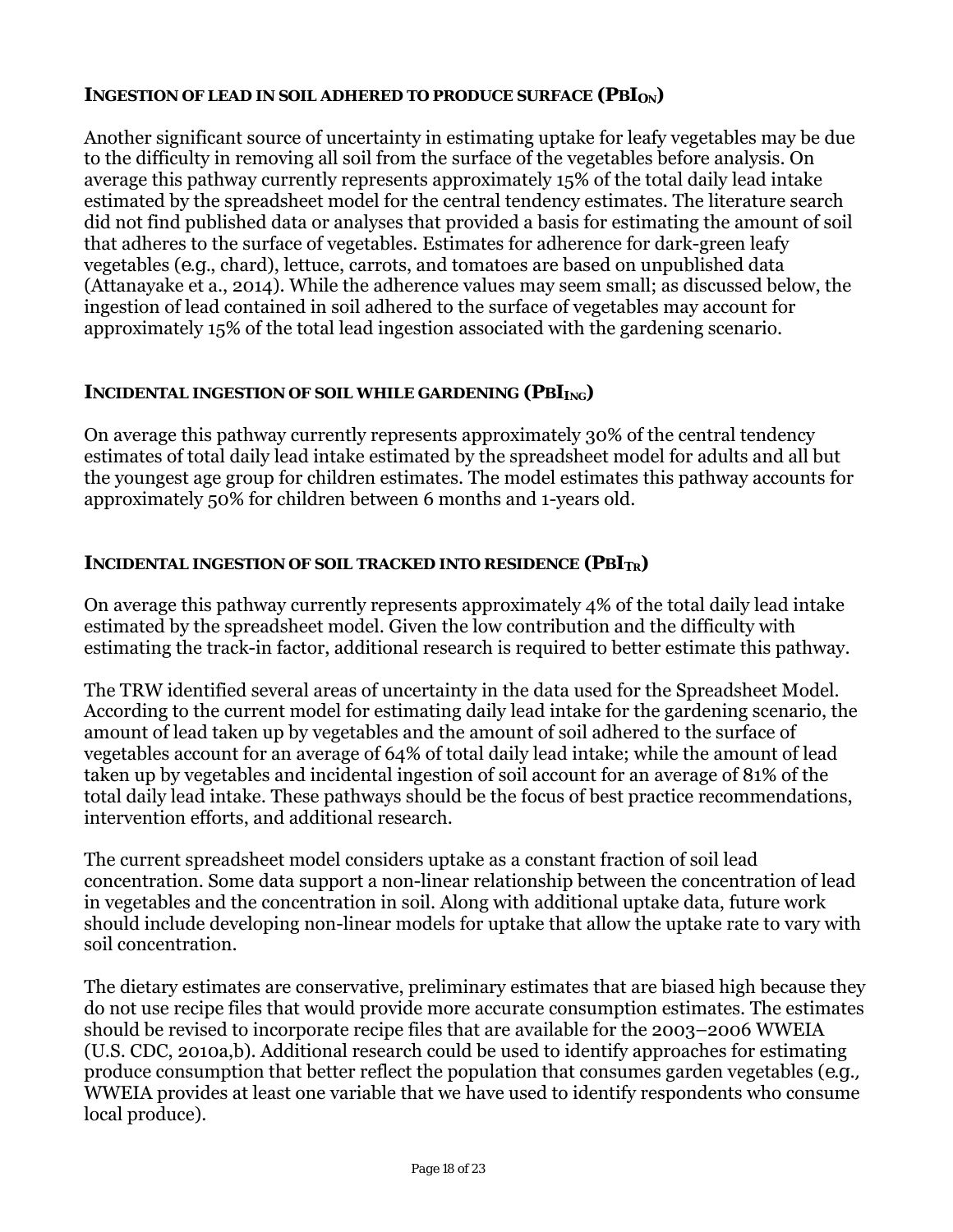These areas of uncertainty could be considered as areas where additional research is needed. Research on the uptake of lead in plants should focus on collecting more data on the uptake of lead by produce that is grown in soils containing lead (and possibly other metals) at the range of soil lead concentrations that are typically encountered in urban areas. Also, additional information on soil management and gardening best practices as well as food handling that can reduce exposures is needed. Additional data are needed to estimate the amount of soil that remains adhered to the surface of vegetables before and after they are washed using typical residential food preparation methods and based on whether the specific vegetable is commonly eaten raw or cooked and the nature of cooking. Data are also needed to measure the reduction of soil contaminants achieved by peeling vegetables (for vegetables that are commonly peeled).

Data that could be used to model the effect of soil pH and soil amendments on uptake would also be useful. If sufficient, such information could help develop improved models of uptake, as well as, allow for prediction of efficacy of these as strategies for mitigating exposure.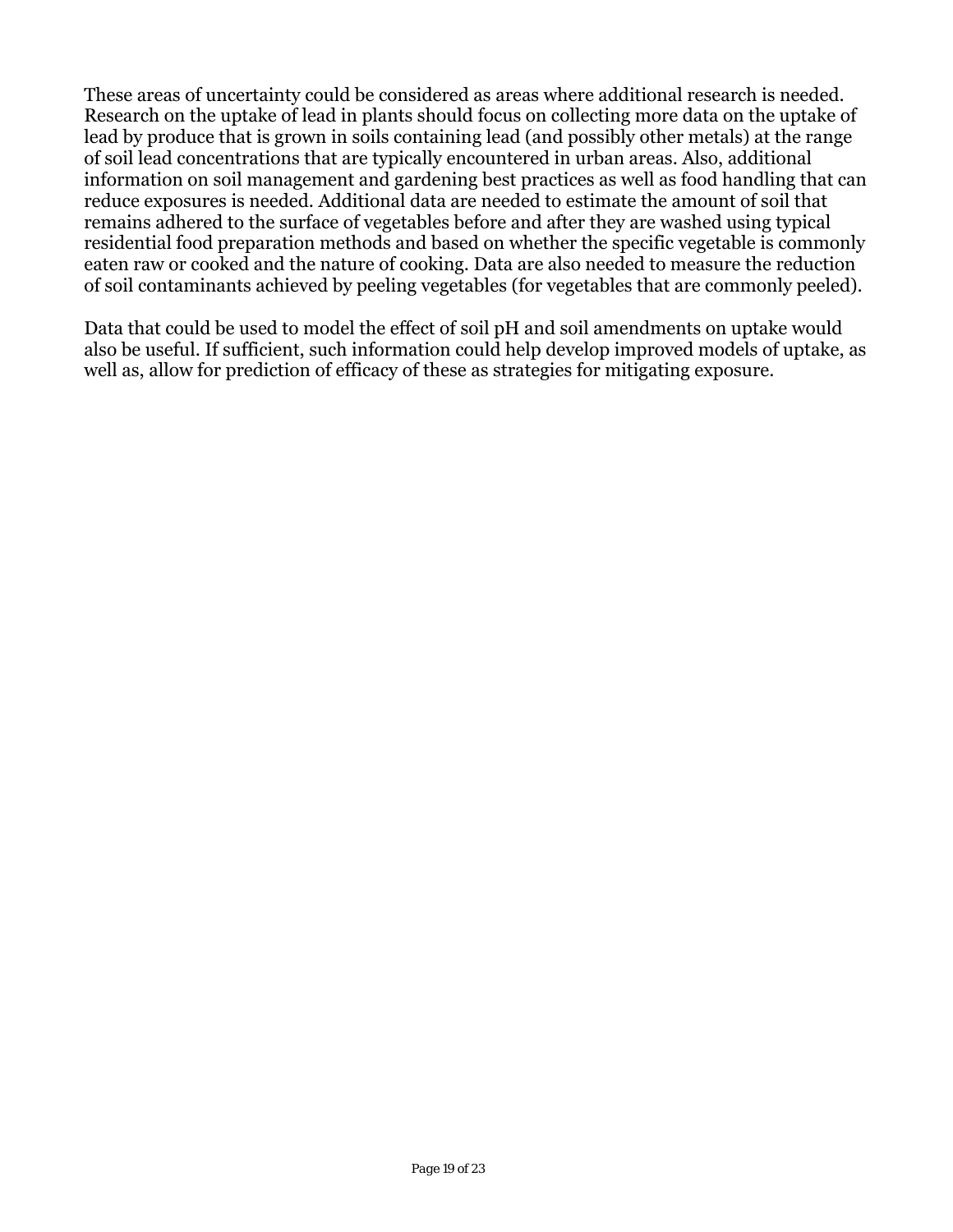#### **REFERENCES**

- Attanayake, C.P., Hettiarachchi, G.M., Harms, A., Presley, D., Martin, S. and Pierzynski, G.M. 2014. Field Evaluations on Soil Plant Transfer of Lead from an Urban Garden Soil. J Env. Qual. 43(2): 475-487.
- Chaney, R. L., S. B. Sterrett, and H. W. Mielke. 1984. The potential for heavy metal exposure from urban gardens and soils. In: J.R. Preer (ed.) Proc. Symp. Heavy Metals in Urban Gardens. Univ. Dist. Columbia Extension Service, Washington, DC. pp 37-84. Available online at: http://www.indytilth.org/Links/Chaney\_Exposure.pdf.
- Davies, B. E. 1978. Plant-available lead and other metals in British garden soils. Sci Total Environ 9: 243–262.
- Finster, M. E., K. A. Gray, and H. G. Binns. 2003. Lead levels of edibles grown in contaminated residential soils: A field survey. Sci Total Environ 320(2-3): 245–257. Available online at: http://pursuitofresearch.org/wp-content/uploads/2011/01/binnspaper2003.pdf
- Hettiarachchi, G. 2011. K-State Project: Gardening Initiatives at Brownfields Sites. Kansas State University: Manhattan, KS.
- Ministry of Environment (MOE). 2004. City of Greater Sudbury 2001 Urban Soil Survey: Main Study. Ontario Ministry of Environment. Available online at: http://www.sudburysoilsstudy.com/EN/media/support/reports/2001SoilsData/VOL\_I/M OE\_Report.pdf.
- Moya, J. 2011. Personal Communication. U.S. Environmental Protection Agency, National Center for Environmental Assessment, Washington Division.
- Nabulo, G., S. D. Young, and C. R. Black. 2010. Assessing risk to human health from tropical leafy vegetables grown on contaminated urban soils. Sci Total Environ 408(22): 5338– 5351.
- Nwosu, J. U., A. K. Harding, and G. Linder. 1995. Cadmium and lead uptake by edible crops grown in a silt loam soil. Bull Environ Contam Toxicol 54(4): 570–578.
- Parsons, R., Munuo, S.S., Buckman, D.W., Tooze, J.A. and Dodd, K.W. 2009. User's Guide for Analysis of Usual Intakes. May.
- Panhandle Health District (PHD). 1986. Kellogg Revisited-1983. Childhood Blood Lead and Environmental Status Report. Panhandle District Health Department, Idaho.
- SARA Group. 2008. Sudbury Area Risk Assessment, Volume II. Appendix E: Vegetable Garden Survey Data Report. Ontario Ministry of the Environment. Available online at: http://www.sudburysoilsstudy.com/EN/media/volume\_II.asp.
- Sterrett, S. B., R. L. Chaney, C. H. Gifford, and H. W. Mielke. 1996. Influence of fertilizer and sewage sludge compost of yield and heavy metal accumulation by lettuce grown in urban soils. Environ Geochem Health 18: 135–142.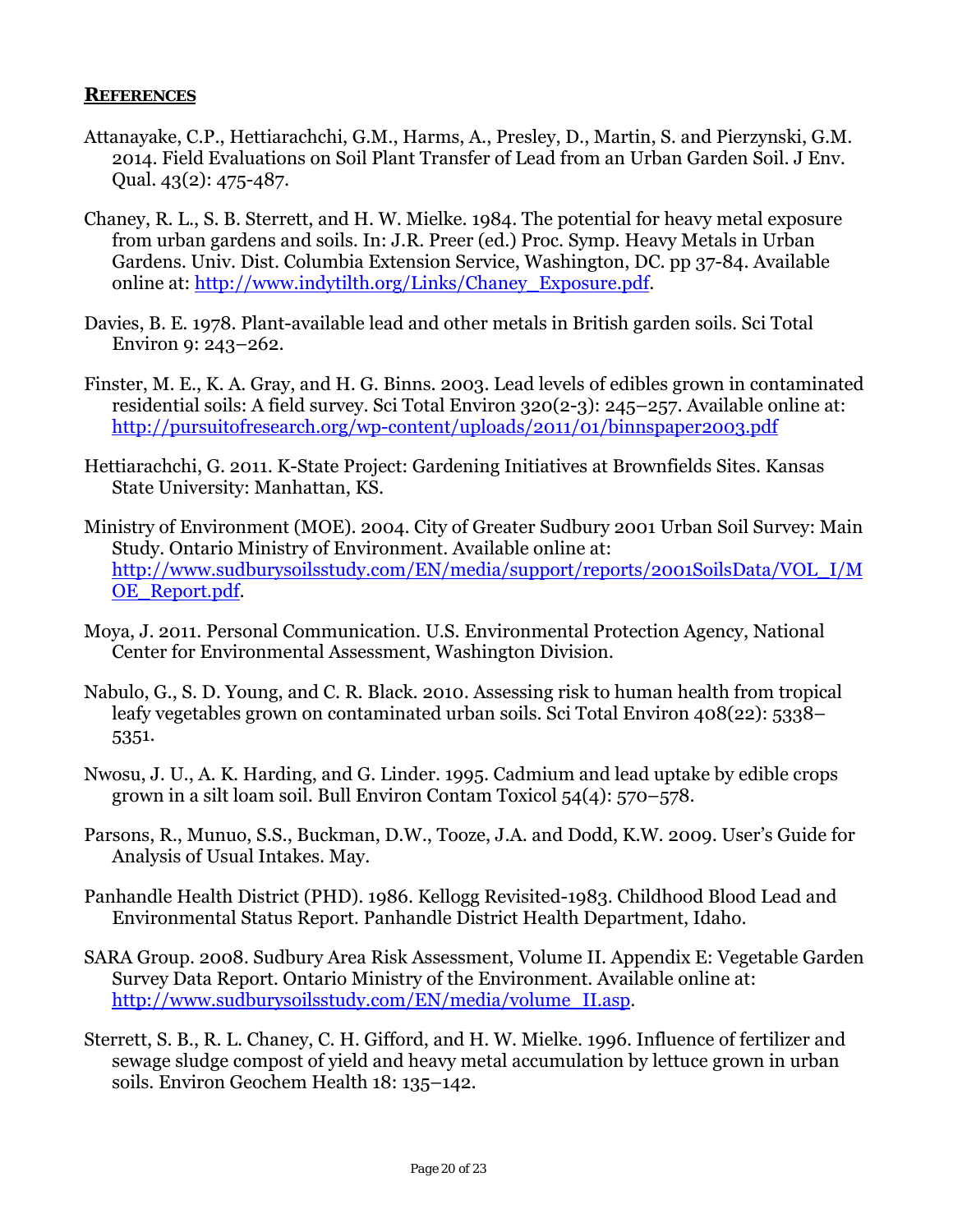- Tooze, J.A., Midthune, D., Dodd, K.W, Freedman, L.S., Krebs-Smith, S.M., Subar, A.F., Guenther, P.M., Carroll, R. J. and Kipnis, V. 2006. A New Statistical Method for Estimating the Usual Intake of Episodically Consumed Foods with Application to their Distribution. J. Amer. Diet. Assoc. 106(10): 1575-87.
- U.S. Centers for Disease Control and Prevention (U.S. CDC). 2010a. National Health and Nutrition Examination Survey. 2003-2004 Examination, Dietary, and Demographics Files. Retrieved October 4, 2010 from http://www.cdc.gov/nchs/nhanes/nhanes2003-2004.
- U.S. Centers for Disease Control and Prevention (U.S. CDC). 2010b. National Health and Nutrition Examination Survey. 2005-2006 Examination, Dietary and Files. Retrieved October 4, 2010 from http://www.cdc.gov/nchs/nhanes/nhanes2005-2006.
- http://www.cdc.gov/nchs/nhanes/nhanes2007-2008/lab07\_08.htm U.S. Centers for Disease Control and Prevention (U.S. CDC). 2011. National Health and Nutrition Examination Survey. 2007-2008 Laboratory File. Retrieved 12/8/11 from
- U.S. Environmental Protection Agency (U.S. EPA). 1994a. Revised Interim Soil Lead Guidance for CERCLA Sites and RCRA Corrective Action Facilities, EPA/540/F-94/043, Office of Solid Waste and Emergency Response, Washington, D.C. Directive 9355.4-12.
- U.S. Environmental Protection Agency (U.S. EPA). 1994b. Technical Support Document: Parameters and Equations Used in the Integrated Exposure Uptake Biokinetic Model for Lead in Children. U.S. Environmental Protection Agency, Office of Emergency and Remedial Response: Washington, DC. Available online at: http://www.epa.gov/superfund/lead/products/tsd.pdf.
- U.S. Environmental Protection Agency (U.S. EPA). 1999. Short Sheet: IEUBK Model Soil/Dust Ingestion Rates. U.S. Environmental Protection Agency, Office of Solid Waste and Emergency Response: Washington, DC. EPA 540-F-00-007. Available online at: http://epa.gov/superfund/lead/products/ssircolo.pdf.
- U.S. Environmental Protection Agency (U.S. EPA). 2003. Recommendations of the Technical Review Workgroup for Lead for an Approach to Assessing Risks Associated with Adult Exposures to Lead in Soil. U.S. Environmental Protection Agency: Washington, DC. EPA-540-R-03-001. Available online at: http://www.epa.gov/superfund/lead/products/adultpb.pdf.
- U.S. Environmental Protection Agency (U.S. EPA). 2011. Exposure Factors Handbook: 2011 Edition. U.S. Environmental Protection Agency, National Center for Environmental Assessment Office of Research and Development: Washington, DC. EPA/600/R-09/052F. Available online at: http://www.epa.gov/ncea/efh/report.html.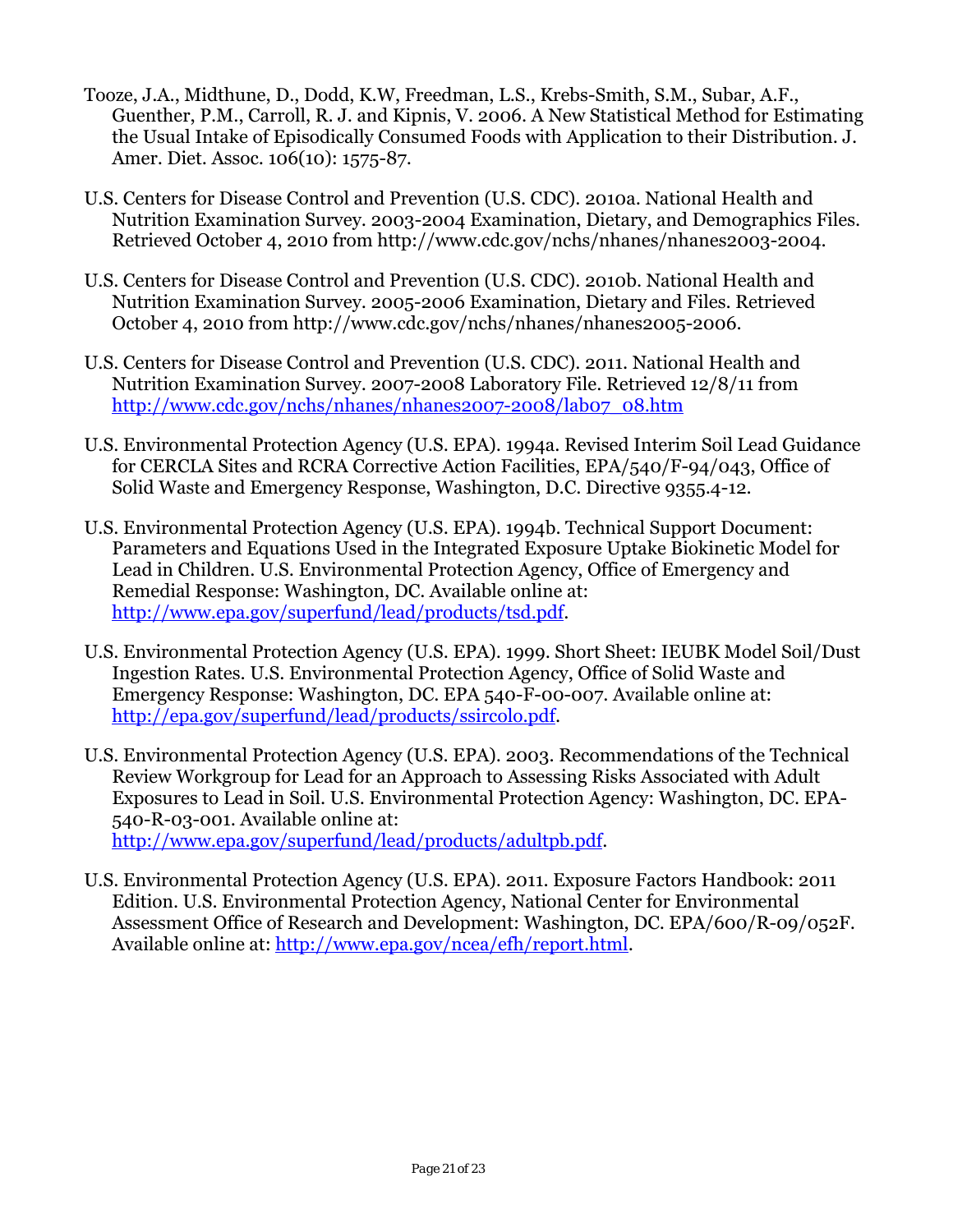#### **APPENDIX B. SOIL-LEAD CONCENTRATIONS AND RECOMMENDATIONS FOR CONTAMINATED GARDEN SOILS**

| Table B-1. Recommendations for Soil-Lead Concentrations for Contaminated |
|--------------------------------------------------------------------------|
| <b>Garden Soils</b>                                                      |

| <b>Soil Lead</b>     |                                       |                                                                        |
|----------------------|---------------------------------------|------------------------------------------------------------------------|
| <b>Concentration</b> |                                       |                                                                        |
| (ppm)                | <b>Recommendation</b>                 | <b>Source</b>                                                          |
| $0 - 499$            | Low risk                              | Traunfeld and Clement, 2001, Lead                                      |
| $500 - 999$          | Medium risk                           | in Garden Soils:                                                       |
| 1000-3000            | High risk                             | http://www.hgic.umd.edu/ media/                                        |
| >3000                | Very high                             | documents/hg18.pdf                                                     |
| 5000                 | Replace soils with clean soils        | University of Rhode Island, 2004,                                      |
|                      |                                       | Lead in Garden Soils:                                                  |
|                      |                                       | http://www.uri.edu/ce/factsheets/s                                     |
|                      |                                       | heets/lead.html                                                        |
| $150$                | Lead-free standard                    | Brown University, 2000, Soil &                                         |
| 150-1000             | Lead-safe standard                    | Lead:                                                                  |
| 1000-10,000          | Significant environmental lead hazard | http://www.brown.edu/Research/E                                        |
|                      | standard                              | nvStudies Theses/summit/Briefing                                       |
| >10,000              | Excavation is required                | Papers/Soil and Lead/index.htm                                         |
| 600                  | "Safe" minimized health effects       | Madhavan et al., 1989:                                                 |
|                      |                                       | recommended maximum                                                    |
|                      |                                       | permissible levels                                                     |
| >100                 | Should not be used for gardening due  | Rosen, 2010, Lead in the Home                                          |
| $300$                | to bare soil exposure to children     | Garden and Urban Soil                                                  |
|                      | through hand-to-mouth activity        | Environment:                                                           |
|                      | If soil exposure to children is not a | http://www.extension.umn.edu/dist                                      |
|                      | concern                               | ribution/horticulture/DG2543.html.<br>In MN, bare soil standard is 100 |
|                      |                                       |                                                                        |
|                      |                                       | ppm, and does not have to be<br>removed                                |
| 300                  | Health-based investigation levels for | Australian Government, 2001,                                           |
|                      | residential exposure                  | Health-based Soil Investigation                                        |
|                      |                                       | Levels:                                                                |
|                      |                                       | http://www.health.gov.au/internet/                                     |
|                      |                                       | main/publishing.nsf/content/66E7                                       |
|                      |                                       | D805C1C1AD69CA2573CC0013EA6                                            |
|                      |                                       | 8/\$File/env_soil.pdf                                                  |
| 400                  | Residential soil screening levels     | U.S. EPA, 1996, Soil Screening                                         |
| 1200                 | Commercial soil screening levels      | Guidance:                                                              |
|                      |                                       | http://www.epa.gov/superfund/heal                                      |
|                      |                                       | th/conmedia/soil/pdfs/ssg496.pdf                                       |
| <300                 | Safe for growing vegetables           | National Gardening Association,                                        |
|                      |                                       | 2009, Lead Contamination in Urban                                      |
|                      |                                       | Gardens:                                                               |
|                      |                                       | http://www.garden.org/urbangarde                                       |
|                      |                                       | ning/index.php?page=sept-lead                                          |
| $100 - 400$          | Moderately contaminated sites - used  | Pettinelli, 2013, Lead in Garden                                       |
|                      | for gardening with precautions        | Soils:                                                                 |
| >400                 | Should not be used for growing        | http://soiltest.uconn.edu/factsheets                                   |
|                      | vegetables or herbs                   | /LeadGardenSoils.pdf                                                   |